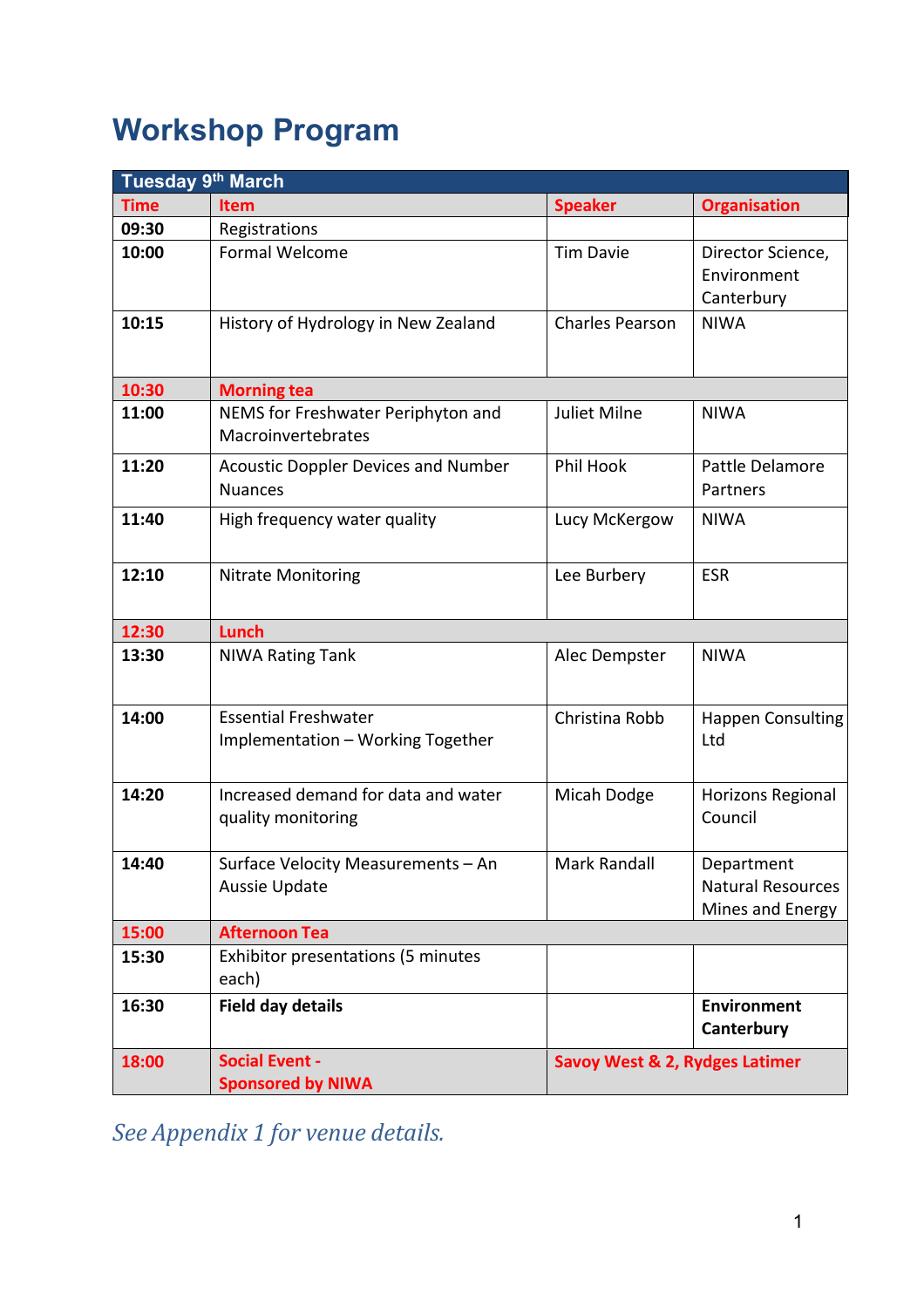| <b>Wednesday 10th March</b> |                  |                                                    |  |  |
|-----------------------------|------------------|----------------------------------------------------|--|--|
| <b>Time</b>                 | <b>Item</b>      | <b>Venue</b>                                       |  |  |
| 09:00 - 17:00               | <b>Field Day</b> | Silverstream Reserve,                              |  |  |
|                             |                  | South Eyre Road,                                   |  |  |
|                             |                  | Clarkville                                         |  |  |
|                             |                  | <b>NIWA Rating Tank</b>                            |  |  |
|                             |                  | Further details to be discussed at the<br>workshop |  |  |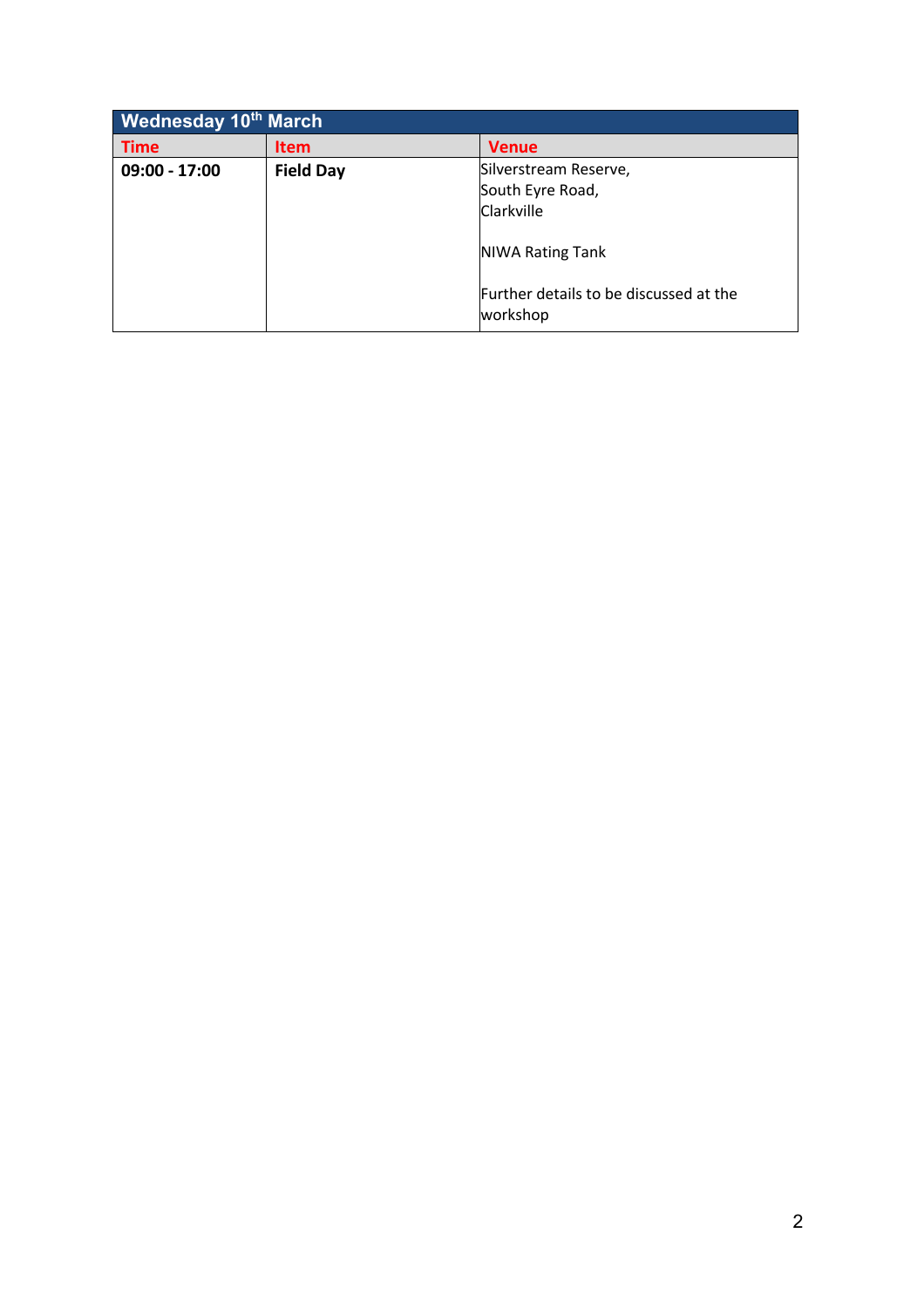| Thursday 11 <sup>th</sup> March |                                                                                  |                                |                                          |  |  |
|---------------------------------|----------------------------------------------------------------------------------|--------------------------------|------------------------------------------|--|--|
| <b>Time</b>                     | Item                                                                             | <b>Speaker</b>                 | <b>Organisation</b>                      |  |  |
| 09:00                           | Oteha<br>Weir Have All the Fish Gone?                                            | Amber Taylor                   | University of<br>Waikato                 |  |  |
| 09:20                           | Monitoring Piha Trials (and Tribulations)                                        | Jonathan De<br><b>Villiers</b> | <b>Auckland Council</b>                  |  |  |
| 09:40                           | Low-cost open-source monitoring                                                  | <b>Ed Clayton</b>              | Mote                                     |  |  |
| 10:00                           | <b>Superficial Flow Measurement</b>                                              | <b>Graeme Smart</b>            | <b>NIWA</b>                              |  |  |
| 10:30                           | <b>Morning tea</b>                                                               |                                |                                          |  |  |
| 11:00                           | Tracing Water through Karst Systems                                              | Morgan Harvie                  | Pattle Delamore<br>Partners              |  |  |
| 11:20                           | Unexpected insights and applications of<br>subterranean time series stage data   | Carl Fischer                   | <b>NIWA</b>                              |  |  |
| 11:40                           | Irrigation network efficiency crucial for<br>ensuring sustainable water resource | Daniel Wagenaar                | Xylem Water<br>Solutions                 |  |  |
| 12:00                           | The 'Drone flow' project and methods<br>for determining surface alpha            | Hamish Biggs                   | <b>NIWA</b>                              |  |  |
| 12:30                           | <b>Lunch</b>                                                                     |                                |                                          |  |  |
| 13:30                           | Monitoring Canterbury Lakes - a clearer<br>picture of murkier waters             | Alex Ring                      | Environment<br>Canterbury                |  |  |
| 13:50                           | NRC Region-wide River Flood Model                                                | <b>Bertrand Salmi</b>          | <b>Water Technology</b>                  |  |  |
| 14:10                           | Responding to challenges of a changing<br>climate                                | Max Mackay                     | Bay of Plenty<br><b>Regional Council</b> |  |  |
| 14:30                           | Calibration of tipping bucket rain gauges<br>- expectation vs reality            | Sam Edwards                    | <b>NIWA</b>                              |  |  |
| 15:00                           | <b>Afternoon Tea</b>                                                             |                                |                                          |  |  |
| 15:30                           | <b>Hydrometric Network Review</b>                                                | <b>Phil Downes</b>             | Environment<br>Canterbury                |  |  |
| 15:50                           | <b>New Zealand Water Model</b>                                                   | Christian Zammit               | <b>NIWA</b>                              |  |  |
| 16:10                           | <b>Vietnam National Flood Forecasting</b>                                        | Christian Michl                | <b>Kisters</b>                           |  |  |
| 18:00                           | Dinner & Drinks - Savoy West & 2, Rydges Latimer                                 |                                |                                          |  |  |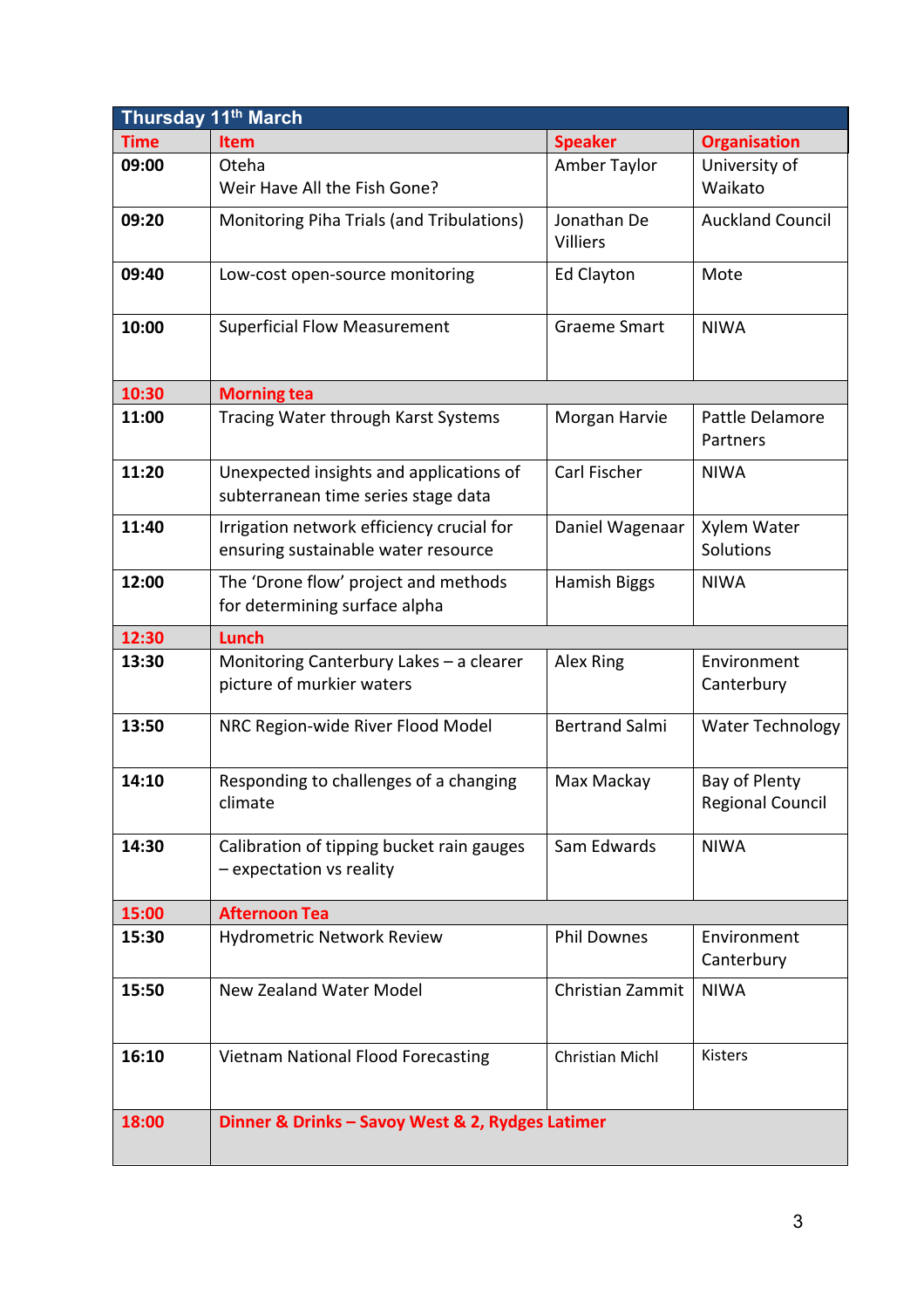| Friday 12th March |                                                                                               |                         |                                         |  |  |
|-------------------|-----------------------------------------------------------------------------------------------|-------------------------|-----------------------------------------|--|--|
| <b>Time</b>       | <b>Item</b>                                                                                   | <b>Speaker</b>          | <b>Organisation</b>                     |  |  |
| 09:00             | <b>Optical Bathymetry Toolkit</b>                                                             | <b>Matthew Gardner</b>  | Land River Sea<br><b>Consulting Ltd</b> |  |  |
| 09:40             | Space Time Image Velocimetry (STIV)<br>use in Southland                                       | Michael McDonald        | Environment<br>Southland                |  |  |
| 10:00             | A new AI tool for autonomous<br>underwater weed surveillance                                  | Jeremy Bulleid          | <b>NIWA</b>                             |  |  |
| 10:30             | Morning tea                                                                                   |                         |                                         |  |  |
| 11:00             | <b>Environment Canterbury River</b><br><b>Network Tool</b>                                    | <b>Ben Throssell</b>    | Pattle Delamore<br>Partners             |  |  |
| 11:20             | Micro purge techniques for<br>Groundwater sampling                                            | Dirk van Walt           | Van Walt                                |  |  |
| 11:40             | Evolution of gas bubbler & dry<br>transducer sensors for accurate water-<br>level measurement | Anastasia<br>Ponomareva | <b>Scott Technical</b><br>Instruments   |  |  |
| 12:00             | <b>Prize Giving and Close</b>                                                                 |                         |                                         |  |  |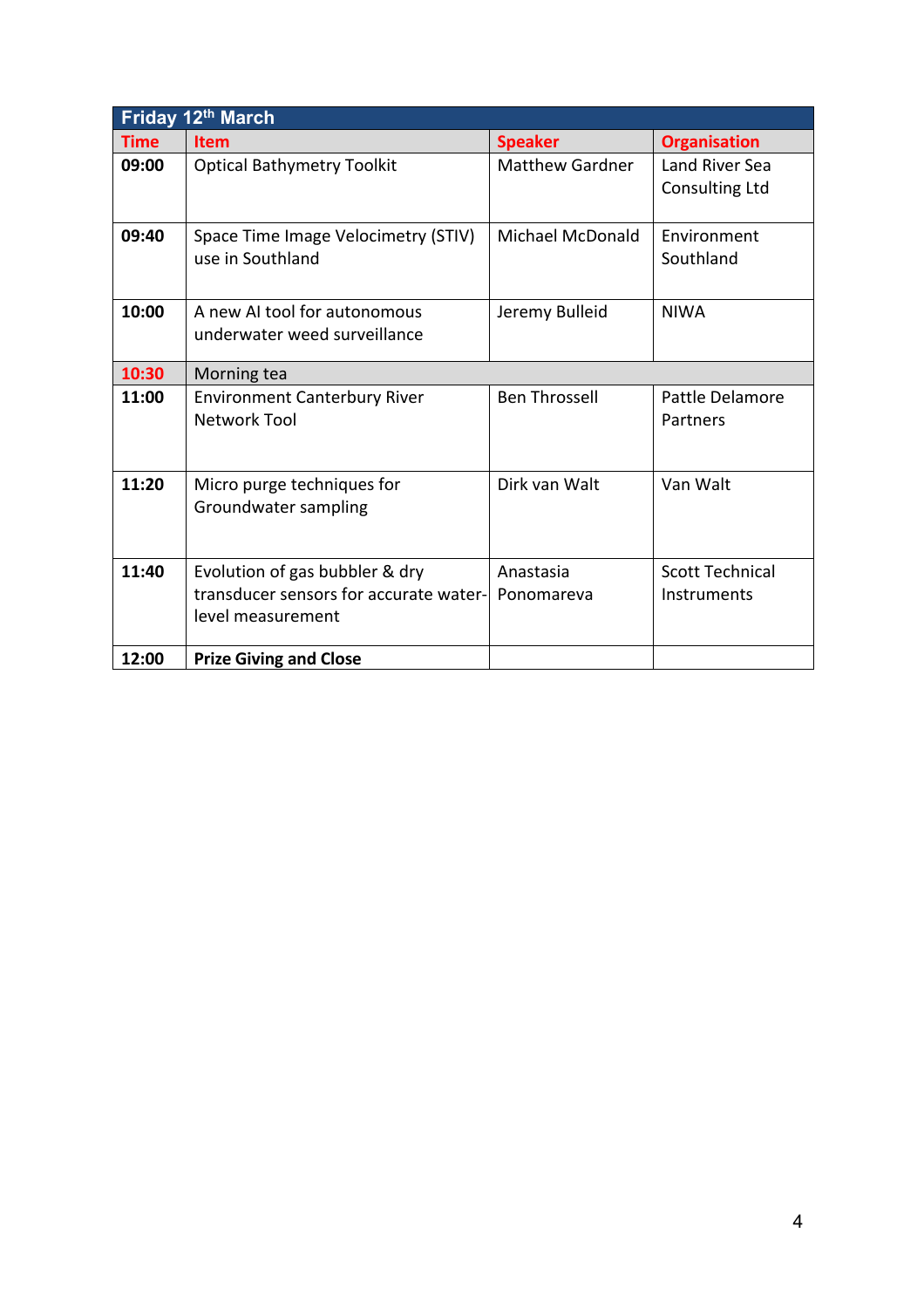## Abstracts – Tuesday

## **NEMS for Freshwater Periphyton and Macroinvertebrates**

Juliet Milne – NIWA

The need for nationally consistent monitoring of our freshwater resources has never been stronger, a point hammered home with the Parliamentary Commissioner for the Environment's release of *Focusing Aotearoa New Zealand's environmental reporting system* in November 2019. The National Environmental Monitoring Standards (NEMS) is one initiative that is helping to improve the consistency and robustness of environmental monitoring. After an initial focus on hydrological and water quality monitoring standards, new draft standards on the collection and processing of periphyton and macroinvertebrate samples were released for comment in late 2020.<sup>1</sup> These standards focus primarily on long-term State of the Environment monitoring in wadeable reaches of rivers but also provide guidance on sampling under the National Policy Statement for Freshwater Management (NPS-FM) and in relation to resource consents. Both standards were prepared by a multi-agency team comprising experienced science and monitoring staff across regional councils, crown research institutes and commercial laboratories. The standards revisit and will supersede existing sampling periphyton and macroinvertebrate protocols prepared by Biggs and Kilroy (2000) and Stark et al. (2001), respectively. They present protocols for: sample point selection, visit metadata, sampling equipment, on-site measurements, sample collection and handling, laboratory processing, and data quality assurance (QA) and archiving. A matrix-style scoring system is included to enable a quality code to be assigned to individual periphyton sample measurements and macroinvertebrate metrics, taking into account key aspects of sample measurement/collection and laboratory processing that have the potential to influence data quality. This presentation will highlight the importance of these standards in relation to the mandatory requirement enshrined in the NPS-FM that all rivers (and lakes) are managed for ecosystem health and briefly overview some of the key requirements of each standard.

## **Acoustic Doppler Devices and Number Nuances**

Phil Hook – Pattle Delamore Partners

Do you have hydrometric stations with complex hydrology? Issues with reverse flow and tidal water levels affecting your stage/discharge relationships? PDP may have the solution for you!

Acoustic Doppler Profilers (ADPs) are becoming increasingly utilised in remote environmental monitoring situations to enable stakeholders to understand complex flow relationships in real time. Pattle Delamore Partners (PDP) have installed and operated ADPs in a large monitoring network (covering a catchment area of 48,900ha) which includes complicated stage-flow relationships.

These monitoring locations, where loop ratings (Hysteresis) would have previously been used to understand the stage-discharge relationship, are now able to be accurately measured using ADP technology.

Hysteresis is complex and requires large amounts of time and therefore expense to determine an accurate stage/discharge rating,

Advantages of using ADPs include:

- flow ratings can be used for other determining other relationships such as sediment flux;
- ADP automatically calculates the flow rate, which can be telemetered back to user providing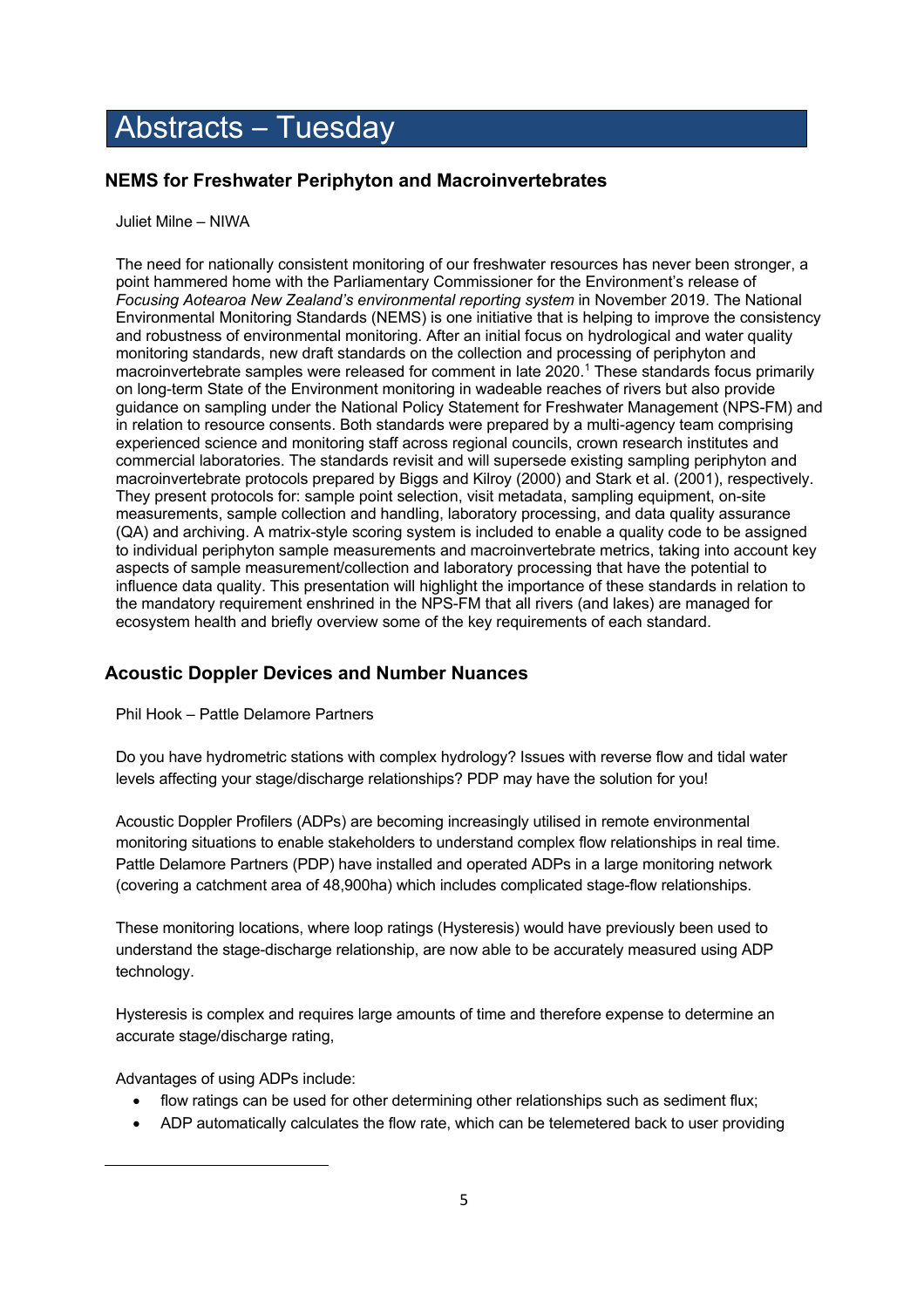real time data;

- Reduced amount of time needed to develop a rating for the monitoring location
- Can be a more cost-effective solution
- if calibrated to gaugings and operated correctly, velocity indexing can be accurate to within 1%.

There are also a few disadvantages show that this technology is not always fit for purpose i.e. in areas with particularly weedy rivers.

This presentation will discuss in more detail a Whangamarino case study, detailing the advantages and disadvantages of using this technology and how this technology was used to provide real time sediment flux movement.

#### **High Frequency Water Quality**

Lucy McKergow – NIWA

High frequency water quality information can be valuable for assessing waterbody health, comparative studies and revealing 'science unseen'. Understanding sensor comparability, sensitivity and performance in the field is critical when choosing an appropriate sensor to meet data and information needs. With growing awareness of how different sensors perform, and with new sensors entering the market, there is a need to continue evaluating sensors under field conditions. Using Envirolink funding we compared ISO 7027-compliant turbidity sensors over a 100-fold range of concentration in three test suspensions (river silt, kaolinite, and green algae laden pond water). The responses of the four different field sensors (WTW, Observator, Hach Solitax, YSI EXO) and two cuvette instruments were strongly linearly related, but their numerical output ranged about two-fold. This variation in sensor output suggests that turbidity (in FNUs) should not be treated as an absolute quantity, for example in environmental standards or consent conditions. In other work within NIWA, we are planning a nitrate sensor comparison with the arrival on the market of the YSI EXO NitraLED sensor. We anticipate lab testing and short term field deployments of commercially available sensors suitable for rivers (YSI, TriOS and s::can), including the key interferences – particle scattering and absorption by dissolved organics . We are also working on updating and/or developing Standard Operating Procedures (SOPs) for high frequency water quality sensors and plan to test adaptive monitoring to ensure we are able to provide information during critical periods (e.g. floods, spills, droughts), while minimising data volumes and lamp wear in spectral sensors.

#### **NIWA Rating Tank**

Alec Dempster - NIWA

NIWA owns and operates New Zealand's only Rating Tank - one of only five such facilities in the world. The manually operated velocity-rating car provides an accurate velocity reference to calibrate and verify sensors used to measure open channel velocity. Regularly verified instruments are an integral component of the current NEMs standards.

To ensure that the rating process remains accurate, we carry out quarterly verification tests using the reference Mini Seba propeller current meter that is independently calibrated at Switzerland's rating facility. This approach is part of a worldwide collaboration to ensure that all rating tanks produce consistent and similar results – that is, if a given meter were to be calibrated at all of these tanks, the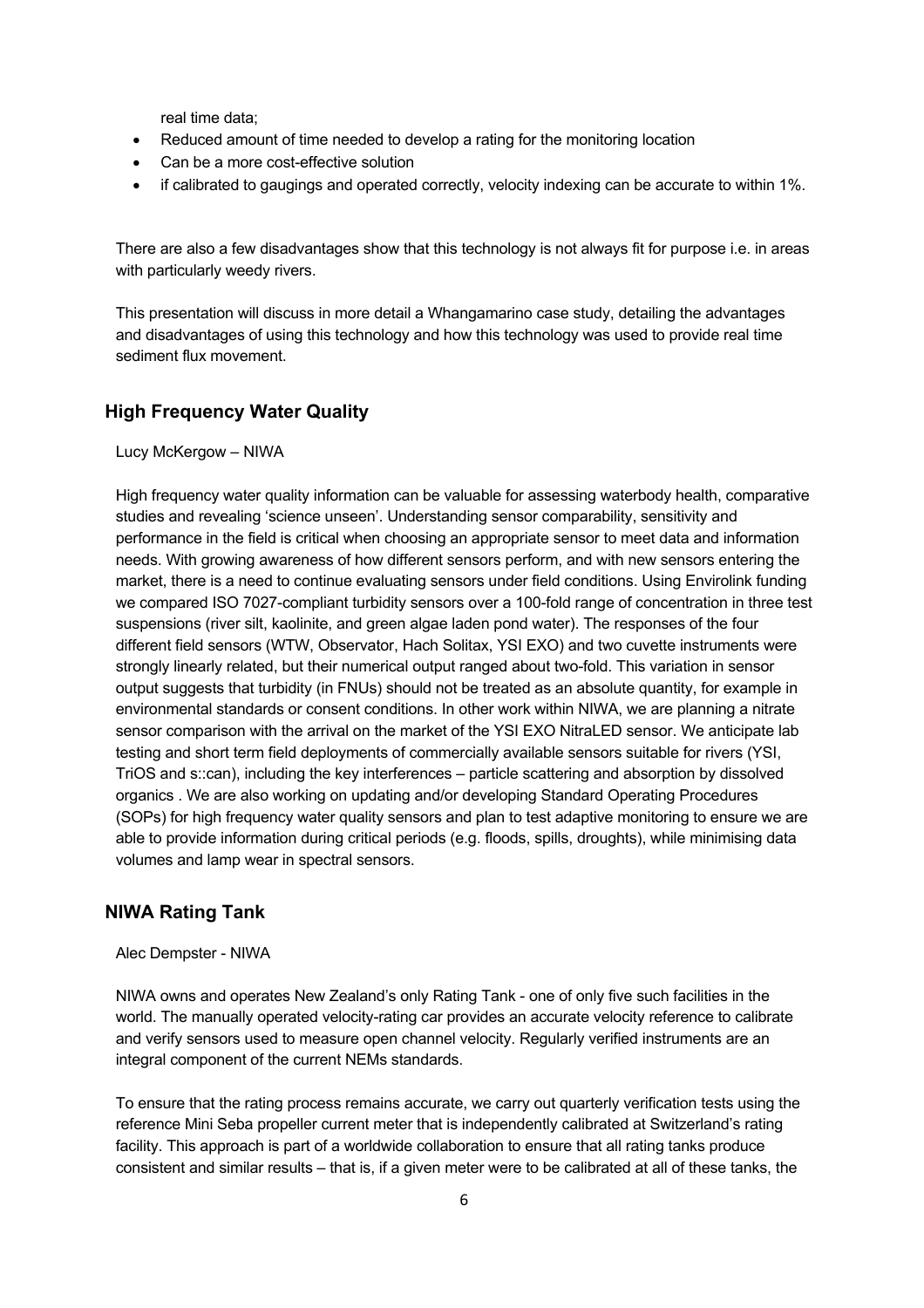calibration relationships would lie within an acceptance threshold.

Over the years, the NIWA Kainga facility has been upgraded progressively, including to an electronic measurement system that has provided a higher level of precision and safety than the original which was built in Germany in the late 1950s. These improvements have enabled NIWA to continue producing reliable calibrations for mechanical current meters while retaining the attributes that are necessary to retain the integrity of the standard. More recently, with the advent of acoustic velocity instruments, our rating tank verification procedures have been expanded to also include methods for testing the accuracy of ADCP & ADV instruments.

While most sensors pass these verification tests, it isn't un-common to have older sensors fail due to aging electrical componentry or physical damage. This highlights the importance of regular verifications on all sensors used to record open channel velocities.

The current NEMs standards are 2-yearly Current Meter calibrations, 3-yearly verifications for ADCP's and 5-yearly verifications for ADV's.

## **Essential Freshwater Implementation – Working Together**

Christina Robb – Happen Consulting Ltd

Christina is contracted to the Regional Councils to co-ordinate our responses to Essential Freshwater – the National Policy Statement, National Environmental Standards, s.360 regulations and freshwater farm plans. Co-ordination involves linking with a suite of projects led by Ministry for the Environment and Kahui Wai Māori; and also looking at where councils can work together, share resources and information. I will give an overview of the Essential Freshwater package and the main changes for councils, and then narrow down to specifics on implications for hydrologists. I will then talk about the national implementation projects, how I see them evolving over the next three years, and, as before, pick out aspects most relevant to hydrologists.

#### **Increased demand for data and water quality monitoring**

Micah Dodge – Horizons Regional Council

Hydrology has had a significant change in scope in recent years, over the last 10 years in particular we have seen a significant increase in the monitoring of water quality. Alongside this, the introduction of new monitoring technology and procedures has changed not only what we do, but how we do it.

Horizons has been working on developing bespoke solutions to the conditions and challenges in these areas using remote sensing as well as 3D printing and design developed and tested in-house to meet the increased demand for data and an increased water quality monitoring network.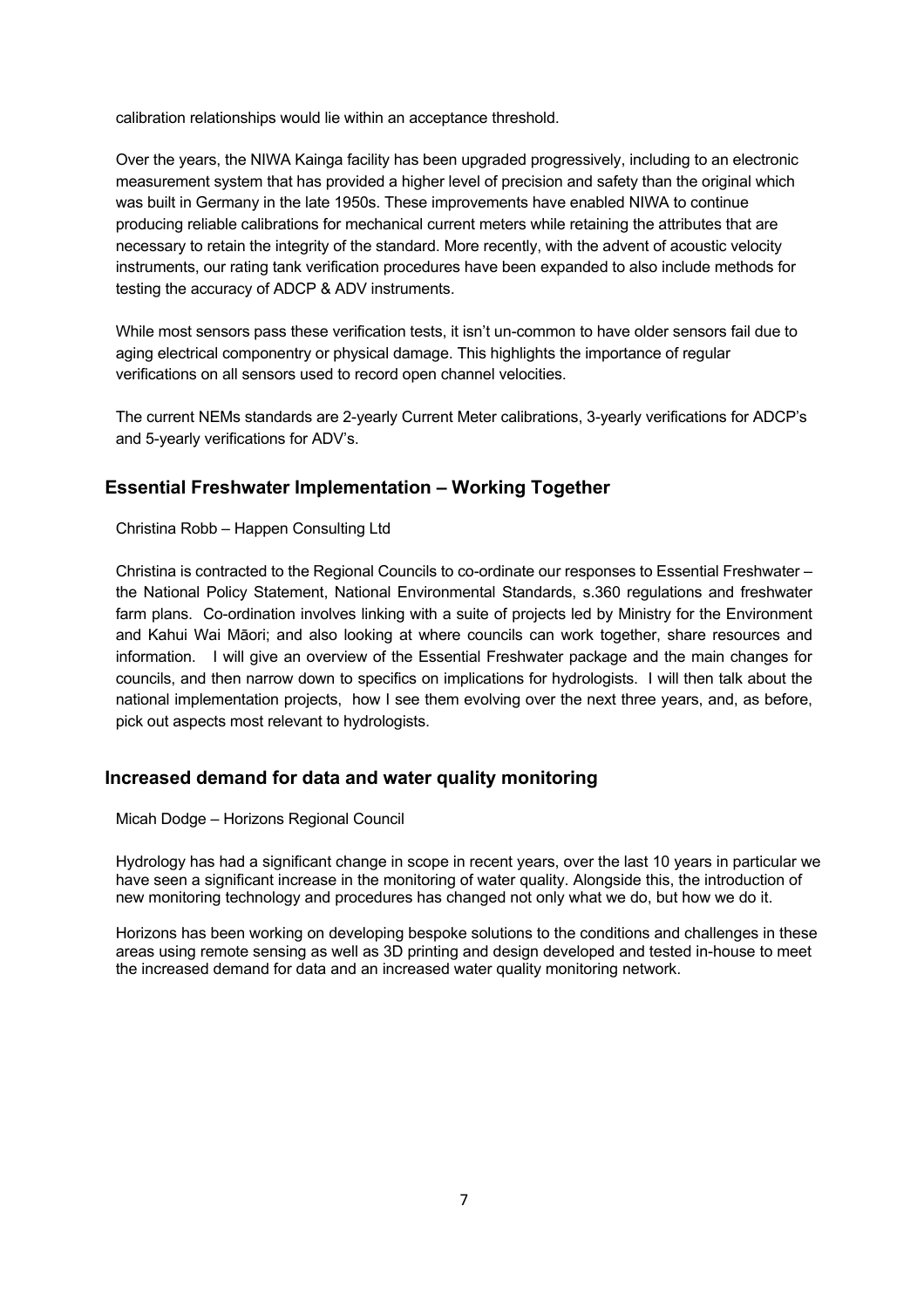## Abstracts – Thursday

#### **Oteha: Weir have all the fish gone?**

Amber Taylor - University of Waikato

Oteha is a water level site that has over the years, provided the Auckland council with high quality, long term river flow monitoring data. Oteha has also been utilised for monitoring the effects of urban land use upon water quality. This has been of great importance with the rapid land use changes around the stream that has occurred over the past years. Furthermore, this stream is home to a number of native migratory fish. The weir that was installed with the establishment of the site in the late 1970's has proved to be a barrier for these migratory fish, significantly reducing the populations found upstream compared to that found downstream. After two failed fish passage installation efforts and alterations to the weir, it has been decided that the weir is to be removed in order to safeguard the fish. The question thus stands, what impacts will the weir removal pose upon the flow monitoring at Oteha, and what other implications will arise in the future with the removal of this engineered structure?

## **Monitoring Piha Trials (and Tribulations)**

Jonathan De Villiers – Auckland Council

After the 2018 flooding event at Piha on Auckland's west coast, there has been a drive to increase hydrological monitoring within its catchment. This talk will give an overview of the flooding event, the instrumentation that has been trialled in the catchment since, and how effective those trials have been.

## **Low-Cost Open-Source monitoring: Building an Arduino Light Attenuation Unit to Estimate Suspended Sediment and Visual Clarity**

#### Ed Clayton – Mote

The process of public engagement in data collection, research and analysis is known as citizen science (Buytaert et al, 2014). It is not a new concept as the engagement of public for empirical observational data is well documented, although collection of hydrological data often requires the use of complex, expensive scientific equipment (outside of collection of manual water quality samples) and has excluded effective citizen science participation (Buytaert et al, 2016). Yet "formal", traditional hydrometric networks typically represent coarse catchment scale spatial dynamics, not necessarily capturing the complex heterogenous nature of freshwater systems and associated contamination (Buytaert et al, 2014). The development of low-cost "informal" networks utilize cheap open-source technology to generate time-series information to complement traditional formal hydrometric measurements (Storey et al, 2016).

This presentation sets out the philosophy and methodology behind the design of an Arduino powered light attenuation sensor to estimate suspended sediment concentration and visual clarity of water bodies. The rationale behind the sensor was to provide a low-cost measurement system suitable for use in catchment scale diffuse sediment pollution or erosion investigations, with the intention that any person can download the code and instructions for assembly and purchase consumer grade materials from electronic stores. Ideally this will include community groups and citizen scientists. While other low-cost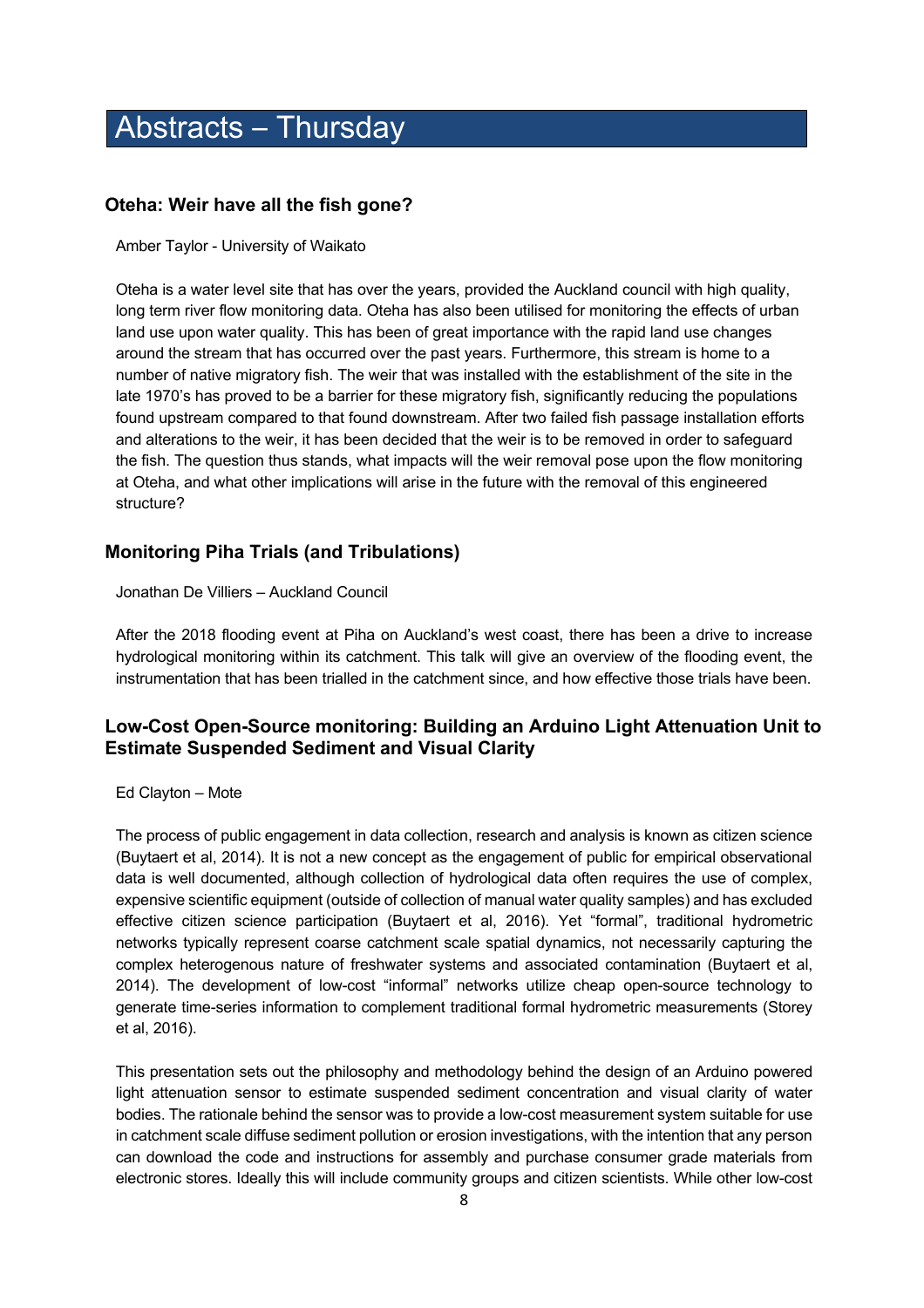units have been trialled in other studies (see Trevathan et al, 2020), they have repurposed composite parts from such machines as dishwashers and washing machines or used hobbyist components (e.g. DFRobot) with limited success. From the authors research, this is the first time a low-cost open-source light attenuation unit has been built from the ground-up. While it differs from National Environmental Monitoring Standards for turbidity measurements (90° backscatter), attenuation of a collimated light beam is identical to how visual clarity is perceived (Davies-Colley and Close, 1990). Therefore, it is hoped that the attenuation method of measurement will closely correlate to clarity measurements, in accordance with the updated National Policy Statement on Freshwater Management (Ministry for the Environment, 2020) where clarity is the measure of suspended fine sediment.

To measure attenuation the Arduino powers four different 850nm infrared LED's which send beams through the water via four different pathlengths. The resultant transmitted beam intensities are measured at chosen time intervals using infrared phototransistors connected to Arduino analog inputs in parallel with resistors to earth. The voltage levels obtained at the Arduino inputs are converted (using their logarithms and the measured pathlengths) by a simple program to give attenuation values. Having four beams makes it possible via the software to determine attenuation allowing for biofouling on the sensor surfaces. Software cross-checking enables monitoring of accuracy. Data is recorded (CSV files on SD card) by an Arduino SD shield, with an upgraded version planned that can send data via Bluetooth, LoRAWAN or wifi network to a central hub in a hub/node mesh network.

Currently the device is undergoing bench testing prior to field deployment. Jar tests against dilutions of a nominal "reference" clay stock solution have shown excellent correlation between dilution series and measured attenuation (Figure 1). Next steps will include laboratory testing against industry reference solutions alongside proven turbidity sensors and a field test platform combining two attenuation sensors, a turbidity sensor and grab samples for laboratory analysis of clarity and suspended sediment.

#### **Superficial Flow Measurement**

Graeme Smart - NIWA

Remote discharge measurements based on surface velocity radar (Welber et al., 2016), drone imagery (Detert et al., 2017) and bankside photogrammetric techniques (Le Coz et al., 2010; Fujita et al., 2018) are increasingly being used. Typically, for these non-intrusive methods, a coefficient  $(\alpha)$  is used to relate depth-average velocity to surface velocity. Following current best practices α can be estimated empirically or theoretically (Le Coz et al., 2010) with a default value of around 0.857 (Rantz, 1982). As α depends on the underlying velocity profile it is possible to relate α to physical parameters such as bed shear stress or fluctuations in the surface velocity (Smart & Biggs, 2020). In this talk we graphically explore velocity profiles and how and how wind and low depths (relative to bed material size) can severely affect the α ratio.

## **Tracing Water through Karst Systems using and Rhodamine and Fluorescein Dyes**

Morgan Harvie – Pattle Delamore Partners Ltd

Water tracing techniques have been used to successfully trace the emergence locations (springs) of water from karst systems. The Waitomo region is characterised by a karst landscape in which the limestone rock has naturally dissolved from acidic rainwater creating an underground drainage system which discharges to streams further downgradient in the catchment. The water that re-emerges at the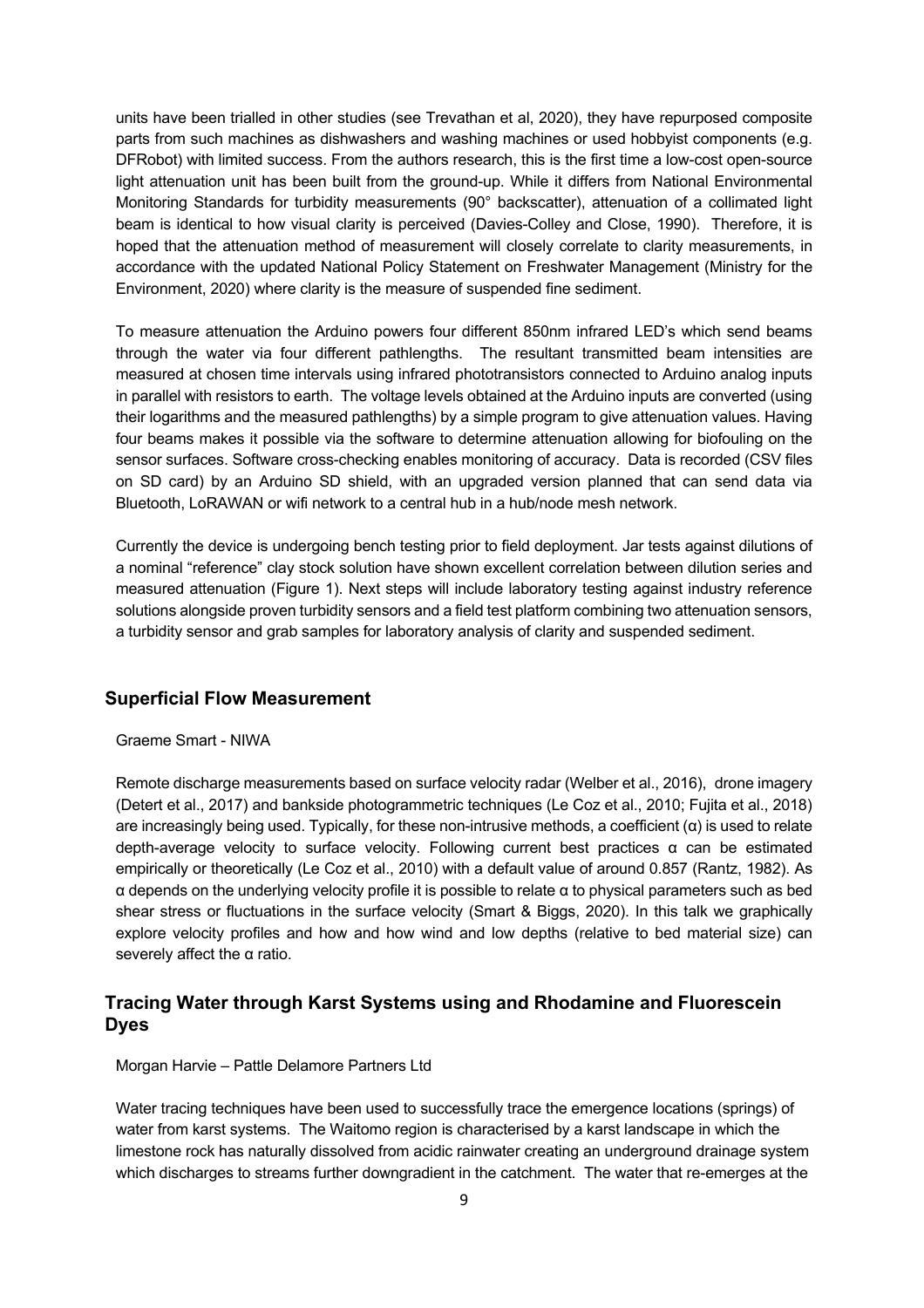surface comes from two sources, subterranean streams and rainwater that infiltrates through the catchment and at recharge zones known as dolines or sinkholes.

A dye tracing technique was proposed using rhodamine and fluorescein dyes. Water sampling was undertaken in downgradient catchments in likely emergence springs. Two logging fluorometers were deployed, one in the Mangawhitikau Stream catchment and the other in the Mangapu River catchment. These loggers recorded dye concentrations at 15-minute intervals to capture the breakthrough curve of the dye tracer using optical sensors set at specific wavelengths. The G-GUN-FL24 (G-Gun) had optics for detection of both fluorescein and rhodamine dyes. This logger was deployed in the Mangawhitikau Stream catchment before the convergence of the Mangapu River. A Turner Cyclops-7F (Cyclops) with rhodamine optics only was installed in the Mangapu River before the convergence with the Mangawhitikau Stream to measure dye presence on a broad catchment scale.

A separate manual sampling regime using a Turner Designs AquaFluor Handheld Fluorometer was completed to provide data for specific locations of interest at a coarser temporal resolution. This device had dual channel capability to easily measure both rhodamine and fluorescein dye tracers. This field technique was low maintenance and simple to use.

Two pounds of rhodamine and fluorescein dye were each mixed into 20 litres of rainwater and added into the chosen doline features. The dye was injected instantaneously and followed by approximately 10,000 litres of water to flush the dye into the groundwater network.

The monitoring program successfully detected the two dyes and downgradient emergence spring within the Mangawhitikau stream. A breakthrough curve for the rhodamine dye showed a typical hydrograph with a rising limb reaching peak concentrations faster than the falling limb. The fluorescein tracer had a slower rising limb in comparison. The rhodamine dye emerged in the Mangawhitikau Stream approximately two and half days after dye injection and fluorescein emerged approximately seven days after injection.

Peak concentrations of 23 ppb and 16 ppb were measured by the handheld fluorometer for rhodamine and fluorescein, respectively. The dye was significantly diluted when it reached the emergence location with a dilution ratio of 1:5600 for the fluorescein dye tracer and 1:3900 for the rhodamine dye tracer. This dilution of the dye tracer meant there must be enough dye added into the doline features in the first instance so that it could be detected in the downgradient locations as much of the water gets filtered through the groundwater system.

This presentation will discuss the methodology undertaken, results obtained, and challenges confronted during the dye tracing programme.

## **Unexpected Insights and Applications of Subterranean Time Series Stage Data: A Waitomo Glowworm Cave Case Study**

#### Carl Fischer – NIWA

The Waitomo Glowworm Cave has a long and storied history of environmental monitoring. Integral to this history has been the development of a comprehensive cave climate, biota and hydrological dataset.

This dataset has informed unique consent conditions, driven management innovation and resulted in novel insights into the complex anthropogenic and natural interactions occurring within the cave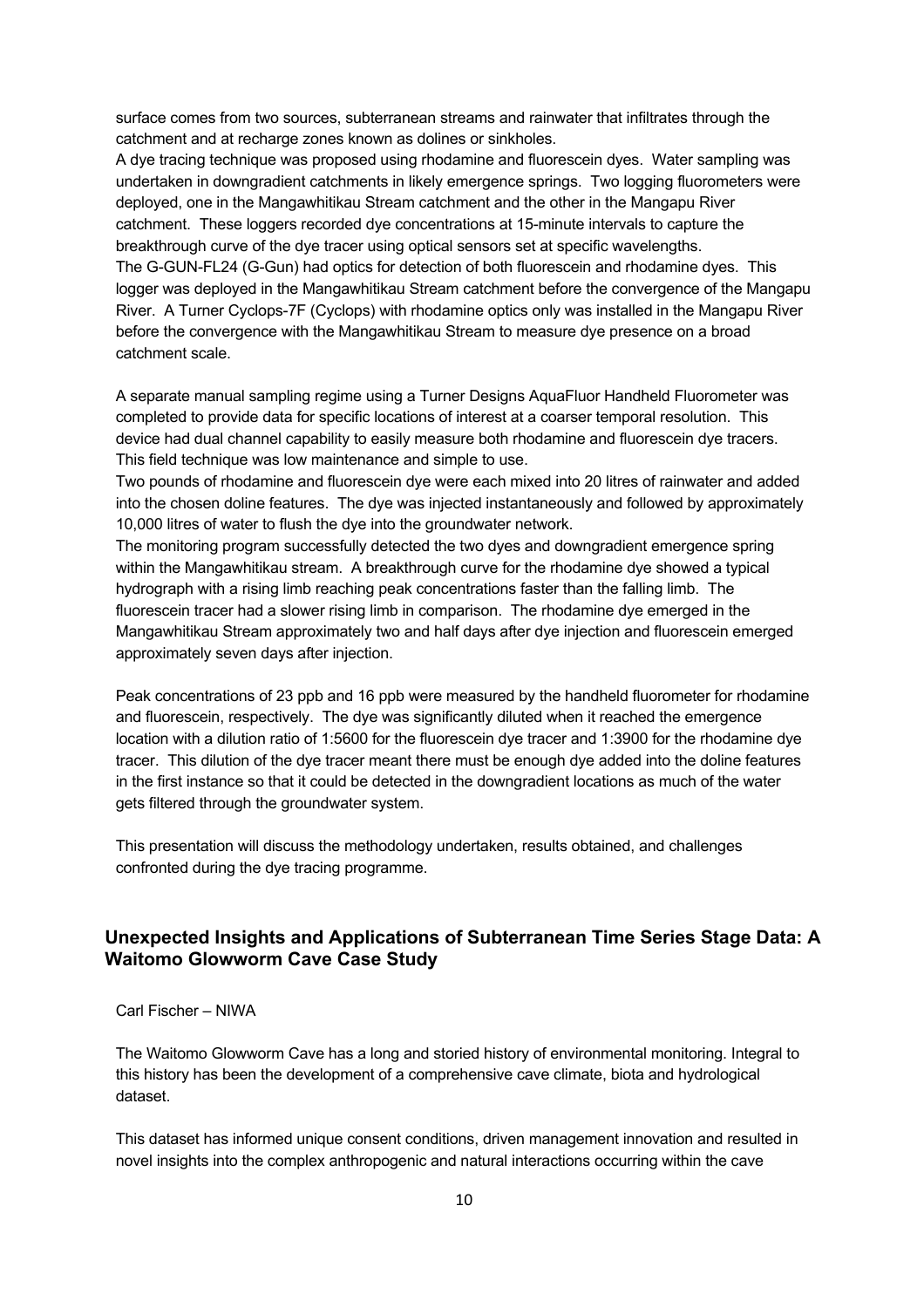environment.

In particular, the Waitomo stream (which flows through the cave) stage time series has proved useful for: informing operational decisions related to the stream; further understanding the interaction between the stream and cave climate; and contributing to a more data-driven knowledge of glowworm bioluminescence and population dynamics.

The aim of this presentation is to describe this dataset, share these applications and insights and, more generally, to serve as a reminder as to the many, varied and sometimes unexpected value of hydrological data.

#### **Irrigation network efficiency crucial for ensuring sustainable water resource**

Daniel Wagenaar – Xylem Water Solutions

Irrigation network efficiency is a fundamental component in ensuring sustainable water resource and this has become more pertinent with the expansion of irrigation areas, aging infrastructure and global warming. There are number of aspects that drives an efficient irrigation network, with water resource planning, maintenance programs and flow monitoring network that forms the key components. The knowledge of water lost due to evaporation, leakage or unauthorized abstractions as a result of welldesigned monitoring network is invaluable as this assist in decision making process for future expansion or maintenance of irrigation network.

The ability to accurately monitor flows within irrigation network even under stress during peak demand can highlight structures that exceeds their hydraulic limit during certain flow conditions. Most importantly, it gives both the customers and operators the confidence that the flow and associated billing from water releases are accurate.

Murrumbidgee Irrigation implemented a verification process to review the flow monitoring network at strategic points over a 3-month period. The verification process consisted of temporary installation of SonTek SL1500-3G acoustic Doppler instruments at ten predefined measurement sites. An index velocity rating was developed that is based on velocity measurements from SonTek SL1500-3G instrument and discharge measurements from RiverSurveyor M9 acoustic Doppler current profiler. The index velocity rating is robust against variable backwater conditions, normally encountered during peak demand.

The process implemented by Murrumbidgee Irrigation to automate the data collection, audit and index velocity rating development is sophisticated to ensure accurate assessment of the flows. The SL1500- 3G instruments sends velocity and diagnostic data at fixed sample intervals via serial output over TCP/IP to an SQL data base. The RiverSurveyor M9 discharge measurements performed during the week is processed at the office, from where the information is captured into custom designed application. The application compares the data captured from the discharge measurements against the velocity data stored on the SQL database. Index Velocity rating is developed based on information entered, from where a detailed assessment is performed to determine if the index velocity rating is valid. During the verification period, field personnel has the option to request that no flow changes are made during the discharge measurements. This ensures that the flow in the channel is relative stable during the discharge measurements.

The flow results from the index velocity ratings are used to further improve the existing stage-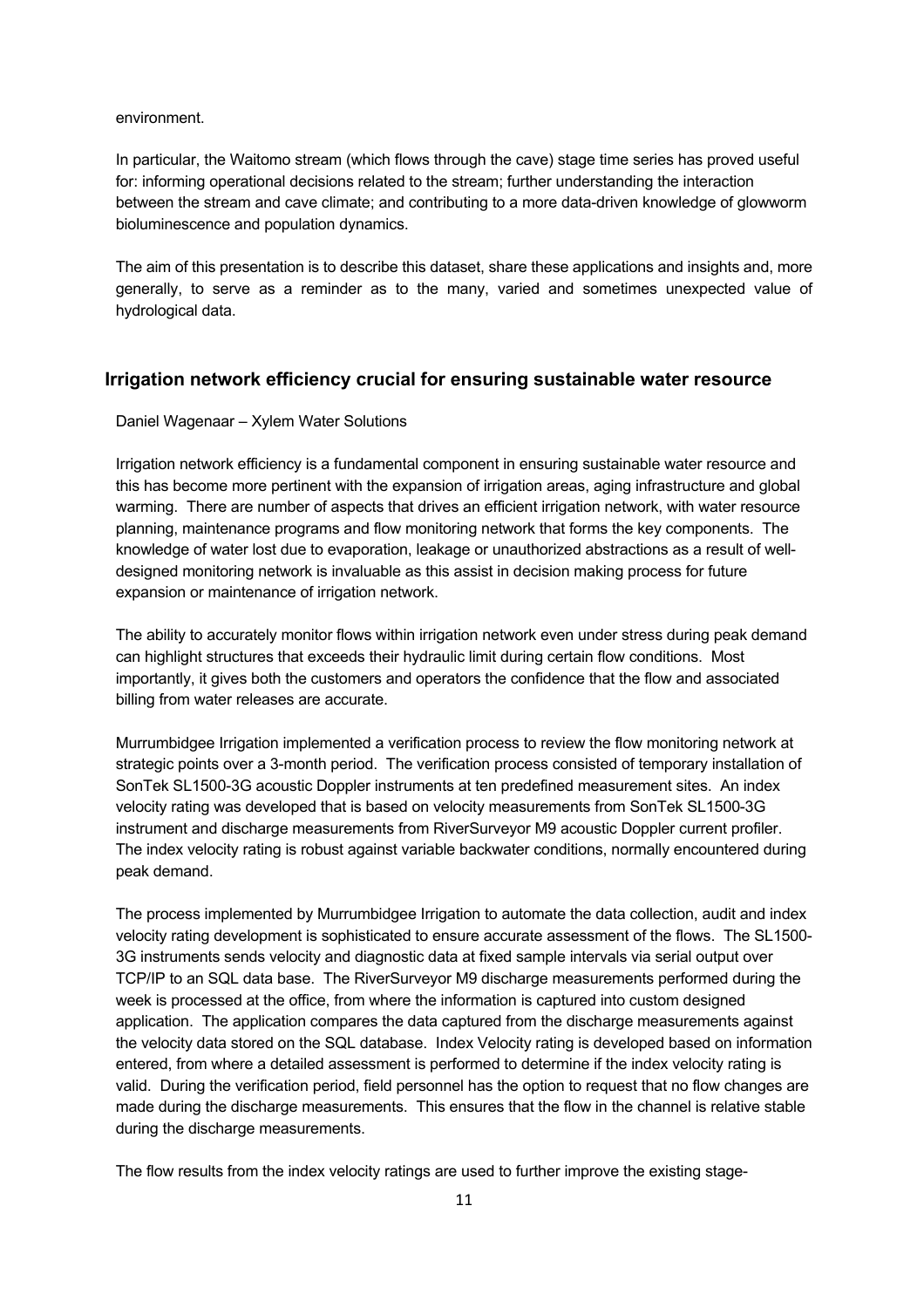discharge relationships at each of the flow measurement sites selected within the irrigation network.

#### **The 'Drone flow' project and methods for determining surface alpha**

Hamish Biggs – NIWA

Drones are a useful tool for field hydrologists. They can be deployed to measure flows in situations where traditional techniques struggle. For example, during large floods where instream equipment cannot be deployed, during low flows where ADCP blanking distances prevent reliable measurements, or during rapidly varying flows. However, uncertainties remain around how best to convert from surface velocity to depth averaged velocity (known as the alpha coefficient) and what effect wind loading may have on alpha. This talk provides an update on progress in the 'Drone flow' project, and recent results from a collaborative study to assess the accuracy of different methods for determining alpha. Preliminary results from a detailed field campaign to assess the effects of surface wind on alpha will also be presented.

#### **Monitoring Canterbury Lakes – a clearer picture of murkier waters**

Alex Ring – Environment Canterbury

With over half of the country's allocated water coming from the Canterbury region, the question of whether to monitor is an easy one. The question of how and where to direct the limited monitoring resources is much trickier.

Our lowland lakes have been seriously degraded over generations. Monitoring efforts here are hoping to capture improvements in water quality through better catchment management.

Our high-country lakes have had less attention, partly because of their traditionally healthy status. Healthy does not mean resilient though. These lakes can be very susceptible to change, acting like a Canary in an old mine shaft. These "Canaries" are showing signs of stress, and we need to take a closer look than just the summertime SOE helicopter sampling. The newly established monitoring programme in the high country is hoping to capture information about the processes involved in a lakes decline. With this knowledge we will then be in a better position to advocate for better land and lake management.

Three high-country lakes will be chosen as recipients of continuous water quality monitoring stations. The first lake chosen was lake Pearson, with the station going live in September 2020. The next two lakes are yet to be finalised, with design discussions currently underway.

This talk will focus on the rationale behind this monitoring programme, the methods employed and the technical challenges met along the way so far.

#### **NRC Region-wide River Flood Model**

Bertrand Salmi – Water Technology (NZ) Ltd

Northland Regional Council (NRC) is making a concerted effort to infill gaps in its flood intelligence across the municipality. Water Technology was commissioned by NRC to undertake a region-wide flood modelling study encompassing the entire Northland Regional Council area, which covers an area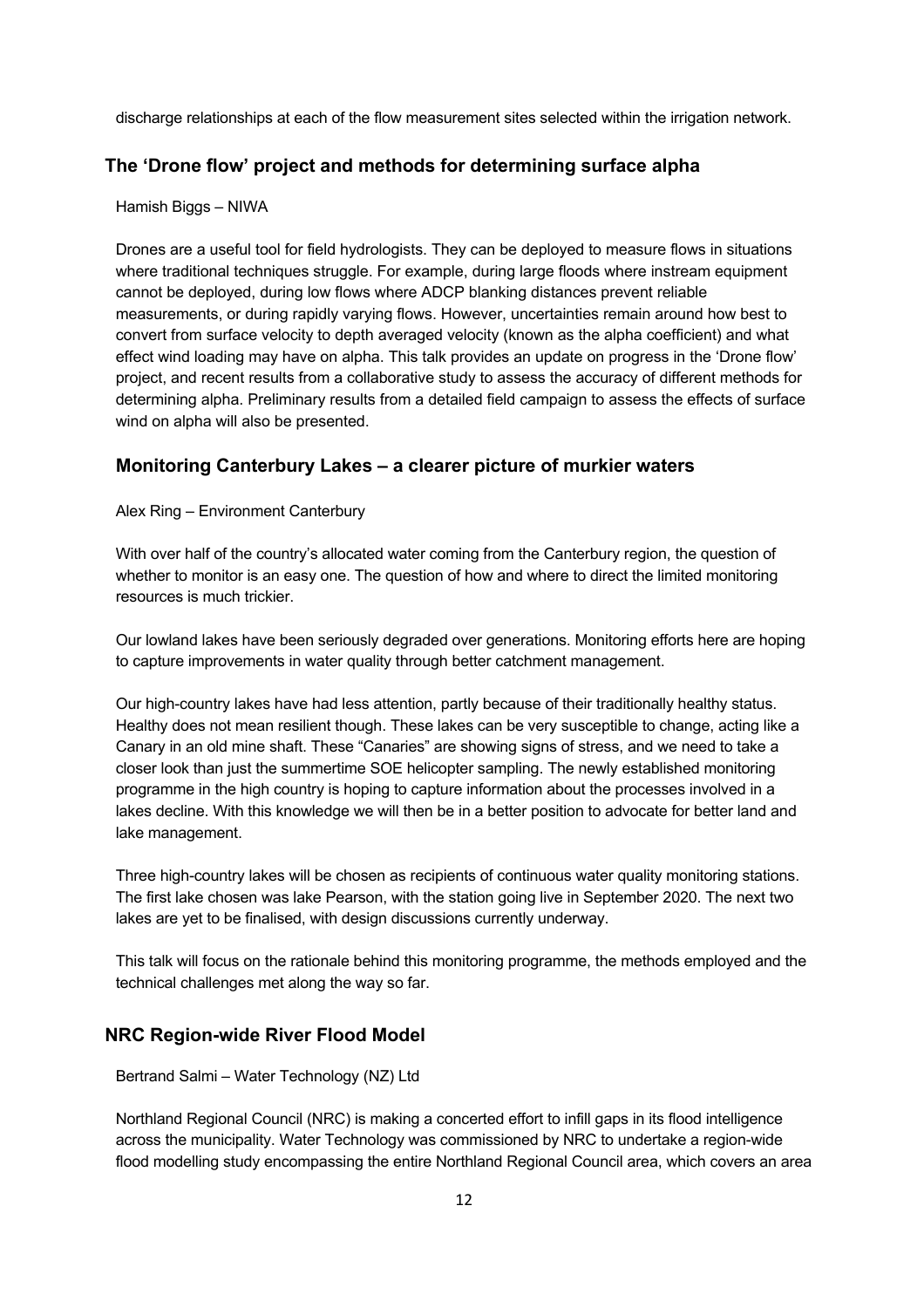of over 12,500 km<sup>2</sup>. The aim of this project is to map flood hazard zones across the entire Northland region, update existing flood intelligence and provide design flood levels for use in planning and emergency management.

A 2D Direct Rainfall (also known as Rain on Grid) approach was adopted for the hydraulic modelling and will provide flood extents for a defined range of design storms. TUFLOW software was chosen, to take advantage of Sub-Grid Sampling (SGS), a recently released feature of the software. SGS allows a much richer description of the hydraulic behaviour of a DEM cell compared a traditional grid that has a single topographic elevation, without the need to compromise on model simulation time. By accounting for topographical variation within each cell, allows user to produce models with coarse grid resolution whilst still make use of the high detail LiDAR without the need for a finer grid resolution. This allows to reduce computation time without necessary compromising model accuracy.

Calibration of catchment wide-modelling using rain-on grid is a relatively new approach across NZ. The presentation will focus on the different tests undertaken to parametrise the hydraulic model for the calibration of catchments to gauged flood records. The calibration not only utilised streamflow and water level records, but was also validated against existing flood levels from several large flood events including 2011 and the recent July 2020 flood event. The presentation will explore how rainfall was modelled both spatially and temporally across the catchment, as well as how rainfall losses/infiltration were derived to represent land use types and soils. It will provide an overview of the calibration results for streamflow gauges, looking at water surface elevations, peak flows, flood volumes and timing of peak. It will also further broach on factors influencing the calibration, including uncertainty associated with existing rating curves. Current results have shown the hydraulic model is able to replicate the flood behaviour extremely well and will allow for the production of sounds design modelling outputs.

The calibration of these hydraulic models determined a range of model parameters (rainfall/infiltration losses, roughness) to be adopted for the validation of other catchments within the study area and design modelling. The presentation will provide an overview of how design events have been modelled for a range of AEP event across the Northland region and discuss the uncertainty associated with the overall approach. Despite some of the modelling challenges and limitations (compared to a detailed river-scale model), this project will provide, in a very short timeframe, fit-for-purpose hazard mapping across the entire NRC Region. These maps will replace the existing flood susceptible layer and be published as part of NRC's natural hazards maps and included in the regulatory framework for inclusion in Regional and District Plans.

## **Responding to the big dry in the Bay of Plenty**

#### Max Mackay, BOPRC

Climate change is bringing hotter, drier summers to our region, and our natural water sources are already showing signs of stress. Flow levels in some western Bay of Plenty streams dropped to record lows in March – May 2020, following several months of exceptionally dry weather.

On the 10th of March 2020, at an extraordinary council meeting, regional council elected members approved a process for issuing water shortage directions.

The BOPRC has always monitored water levels closely, especially during dry weather, but had never been close to considering water use restriction action at this level – it was a first for our region and quality data used to present clear indicators was the key.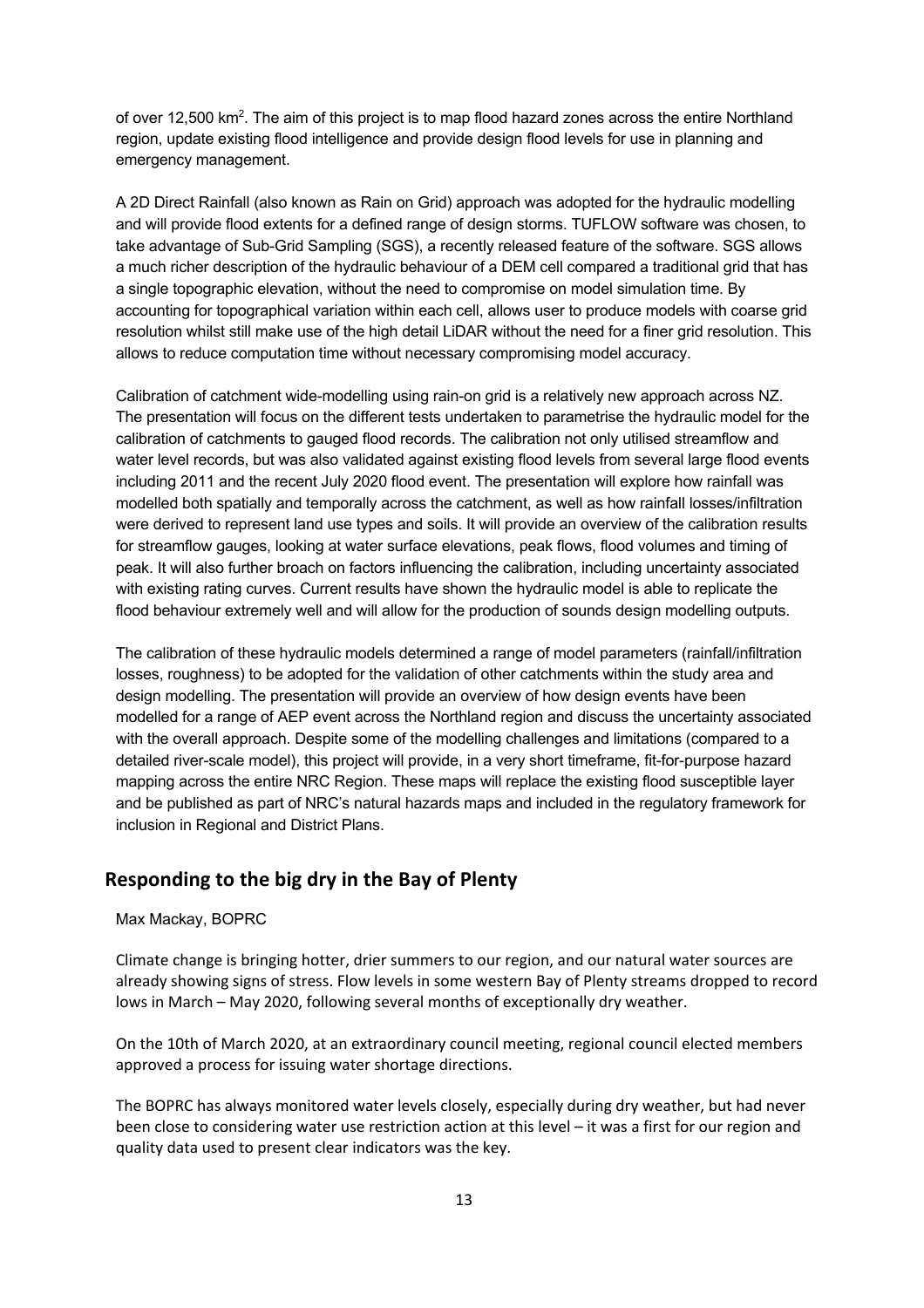As a Data Services team, we needed to develop tools and reporting that better enabled us to communicate the current state of play with regard to rainfall deficits and river flows. Some of the reports that were developed to help the Regional Council respond to the drought conditions were:

#### 1. Standardised Precipitation Index – Heat Maps and plots

The Standardised Precipitation Index (SPI) is a simple measure of drought, or very wet conditions, based solely on the accumulated precipitation for a given time period (e.g. over the last 30, 90 or 365 days), compared with the long-term average precipitation for that period.

Our SPI datasets are updated at the end of each month and allowed us to visually show the extent of the rainfall deficit at many of our sites.

#### 2. Daily Mean Flow Plots

Another useful tool we adapted from other sources, Daily Mean Flow plots are now created every morning for all of our rating-derived flow sites.

The plot is useful for showing the current flow in comparison with the historic range of flow for the same time every year, as well as in relation to the Q5/7day statistic for that record.

#### 3. Rating Review Report

With the increased scrutiny on the flow being reported at our continuously monitored river level sites, we wanted to find a way to make sure Stage-Discharge Ratings were accurate and up-to-date. A fortnightly report enabled our team to see when all of our derived flow sites were last gauged, and how far off the rating (as a percentage) each of the last three gaugings are.

#### **Positive outcomes and observation:**

- Increased reporting on gaugings and flow ratings drove us to target rivers for extra gaugings when it looked like a rating change might be required, of the flow being reported seemed extra low
- As a team were quicker to answer questions about the state of rivers in the region.
- We were able to quickly provide data and graphics to comms team, who were communicating to the public through our website and facebook page.
- The Water Shortage Event Manager was able to use the reports in meetings with the Bay of Plenty Primary Sector Co-ordination Group, which includes agencies such as Ministry for Primary Industries (MPI), Rural Support Trust, Fonterra, and NZ Kiwifruit Growers. Feedback from these meetings was that extra reporting was well received by the primary sector and helped foster positive relationships and communication channels. The same happened in meetings with the district councils in the region.
- Use of standardised reports has allowed us to minimised interpretation and own delivery to users. We are seeing a change from being just data collectors, but also enablers of storytelling and decision making using accepted tools.

## **Calibration of tipping bucket raingauges – expectation vs reality**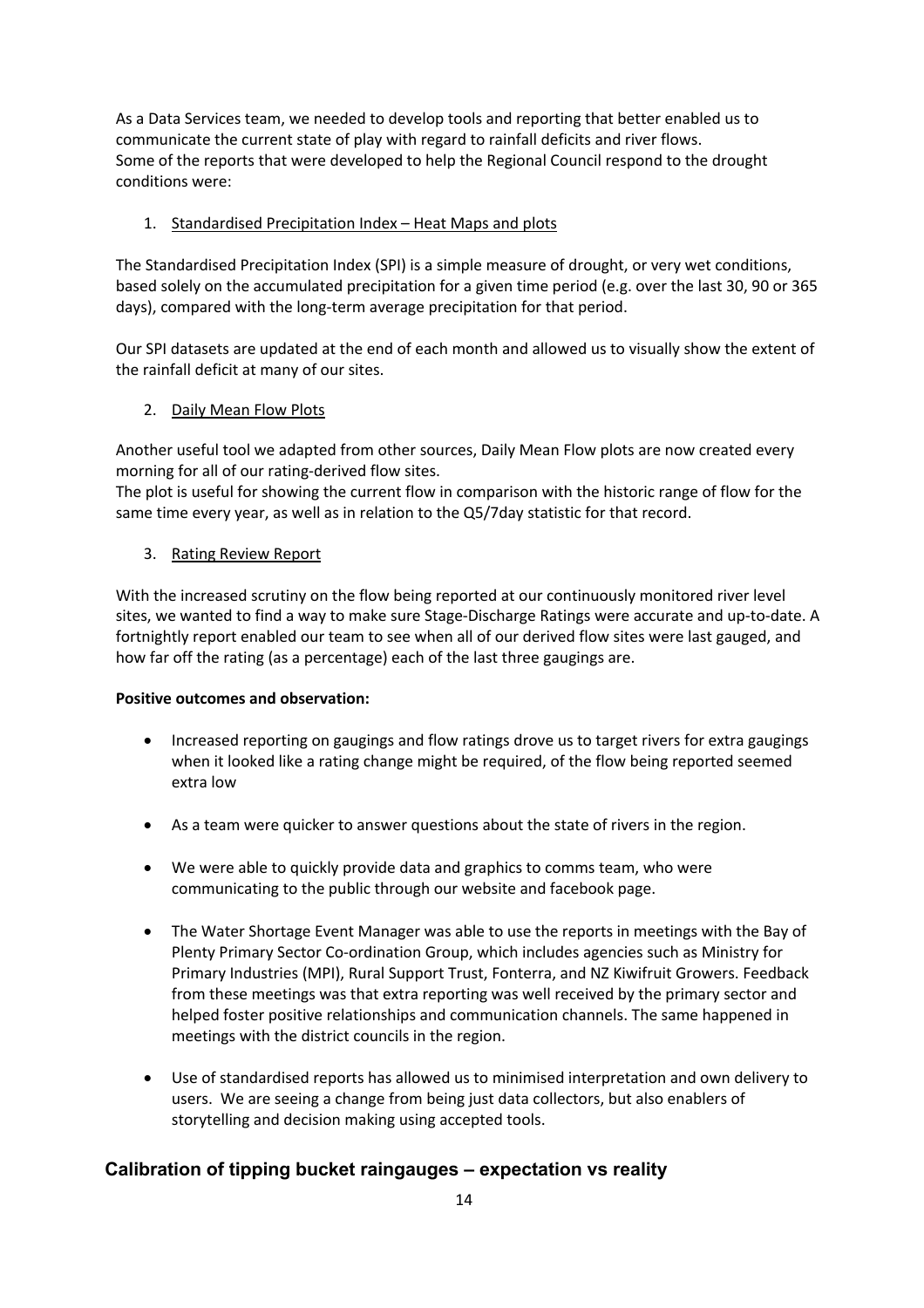#### Sam Edwards - NIWA

The suitability of a raingauge for an application will depend on the local climate, desired measurement resolution and accuracy, raingauge reliability, and whether the data will be used estimate accumulations and/or rainfall intensities. Different tipping bucket raingauge models have different characteristics. Understanding the differences will assist network decisions and give users greater confidence in the data quality.

Currently NIWA calibrates raingauges at 12.5 ± 0.5 mm/hr. A new raingauge calibration facility has been developed that makes it much easier to calibrate raingauges at a range of (apparent) rainfall intensities, from 3 to 300 mm/hr.

Tipping bucket raingauges are known to underestimate rainfall at high intensities. The ability to perform a dynamic calibration with the new facility means that calibration results could be used to apply an intensity-dependent correction to rainfall data.

The function and utility of NIWA's new calibration system will be described. Preliminary results have highlighted known differences between raingauge types. The calibration of 0.2 mm and 0.5 mm OTA and TB3 tipping bucket raingauges will be discussed, with an emphasis on differences in measurement accuracy as a function of rainfall intensity, and the effect of siphons.

#### **New Zealand Water Model**

Christian Zammit – NIWA

Over-allocation of water and water quality degradation are key issues in New Zealand. To address these issues, the National Policy Statement for Freshwater Management requires Regional Councils, in collaboration with iwi and communities, to set limits on water use and water quality, and establish allocations to stay within these limits.

Effective and efficient limit-setting and allocation require tools that can accurately predict the transport of water and contaminants, such as nutrients or sediment, from their source areas to the receiving water bodies where their effects occur. The scarcity of direct measurements of surface and groundwater flows and contaminant concentrations at spatial and temporal scales suitable for limit setting, means simulation models are urgently needed. These models are used to make predictions and develop scenarios of the future by combining scarce measurement data, information about processes like runoff and nutrient leaching, and detailed maps of streams, aquifers, soils and other catchment properties.

One of the challenges for modelling flows and contaminants is the complex arrangement of land and receiving waters in NZ catchments. Another challenge is posed by the time and effort needed to build models for the many places that require limit setting. The New Zealand Water Model – Hydrology (NZWaM-Hydrology) was set up by NIWA in December 2016 to answer those challenges and needs, through the development of a single, highly adaptable system focused on determining the key environmental controls of water movement across the landscape at relevant scales (Figure 1). Another objective is to develop a model that is transferable, scalable and can be simplified based on data availability. The NZWaM-Hydrology aims to provide essential information for the implementation of the NPS-FM, as well as key knowledge for the success of the National Science Challenge programmes that aim to relate pressure on New Zealand eco-systems to ecosystem responses (e.g. Our Land and Water Challenge and Deep South Challenge).

This paper aims to illustrate how the critical hydrological information collected by field team across New Zealand is used within NZWaM to continuously develop improved understanding of hydrological processes across New Zealand.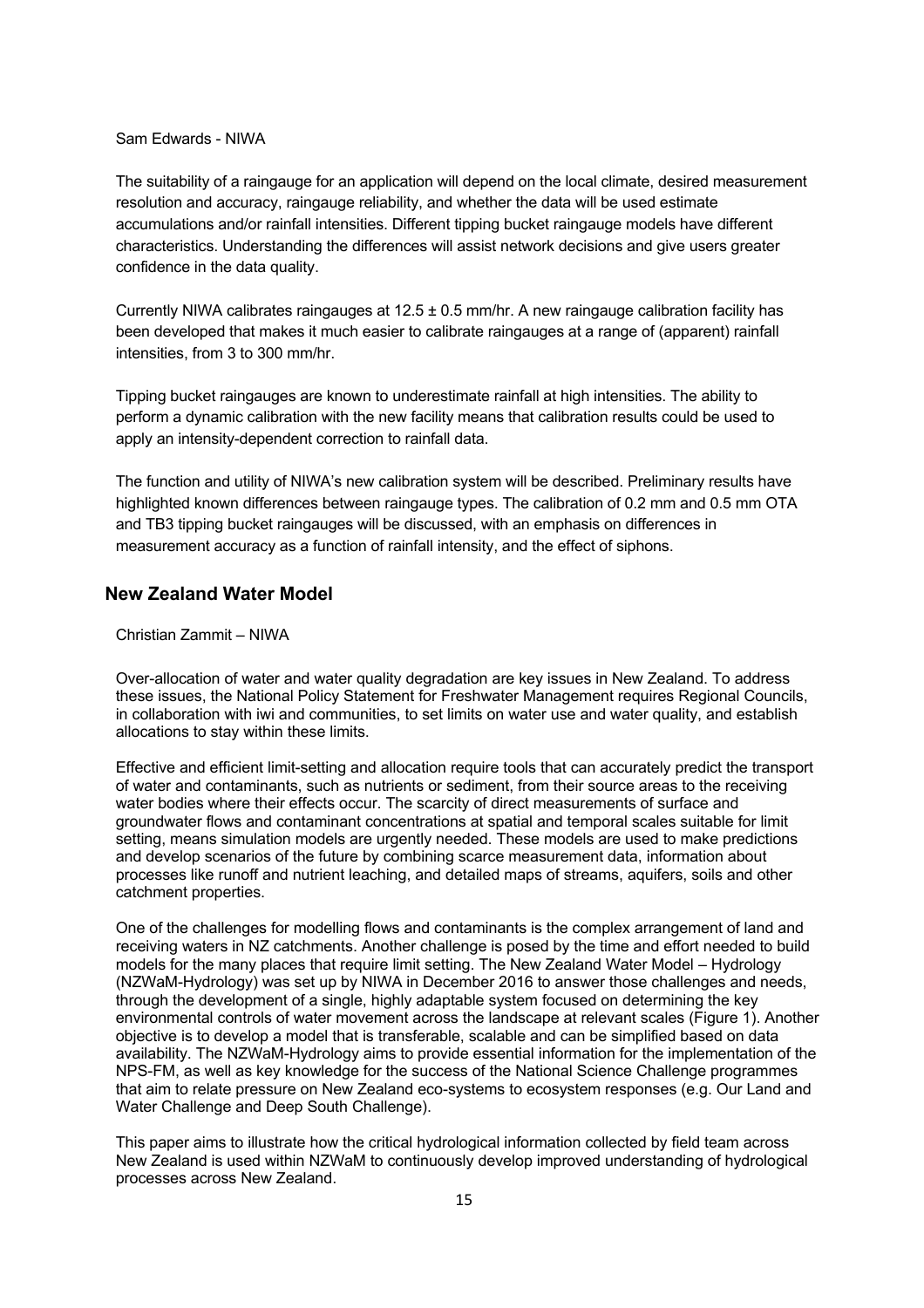## **Vietnam National Flood Forecasting**

#### Christian Michl - Kisters

Challenges in Design and Implementation of Operational Water Management & Forecasting Systems: A case study of the National Flood Forecasting System Vietnam

Effective management of natural hazards is a worldwide increasing activity especially in combination with changes in ecosystem behavior due to climate change. This requires systems to integrate scalar and raster observations and forecasts from meteorology and hydrology with analytics, reporting and dissemination components. However, even if the rapid development of modern information technologies offers many state-of-the art systems, its introduction requires a careful integration with well-established business procedures of the hydro-meteorological community to safeguard existing knowledge and secure the consistency of long-term observations.

This presentation looks at the technical and organizational objectives and challenges in the system design and implementation of such a forecasting management system for the HydroMet Service in Vietnam. The system was built as an infrastructure project within the World Bank project 'Vietnam - Managing Natural Hazards Project (VN-Haz)' and had the focus to strengthening the existing weather forecasting and early warning services. The new forecasting components are running since 1<sup>st</sup> February 2021 in parallel operation to the recent forecasting practices.

The overall architecture includes several building blocks combining a central data hub and sub systems for hydrological, coastal and meteorological forecasting in a web-based service layer infrastructure. Key factors are (i) the available data sets of observation networks, (ii) global and regional NWPs, (iii) calibrated models and forecasting systems and (iv) a highly integrated environment to deliver the data and information to several stakeholders of Vietnam.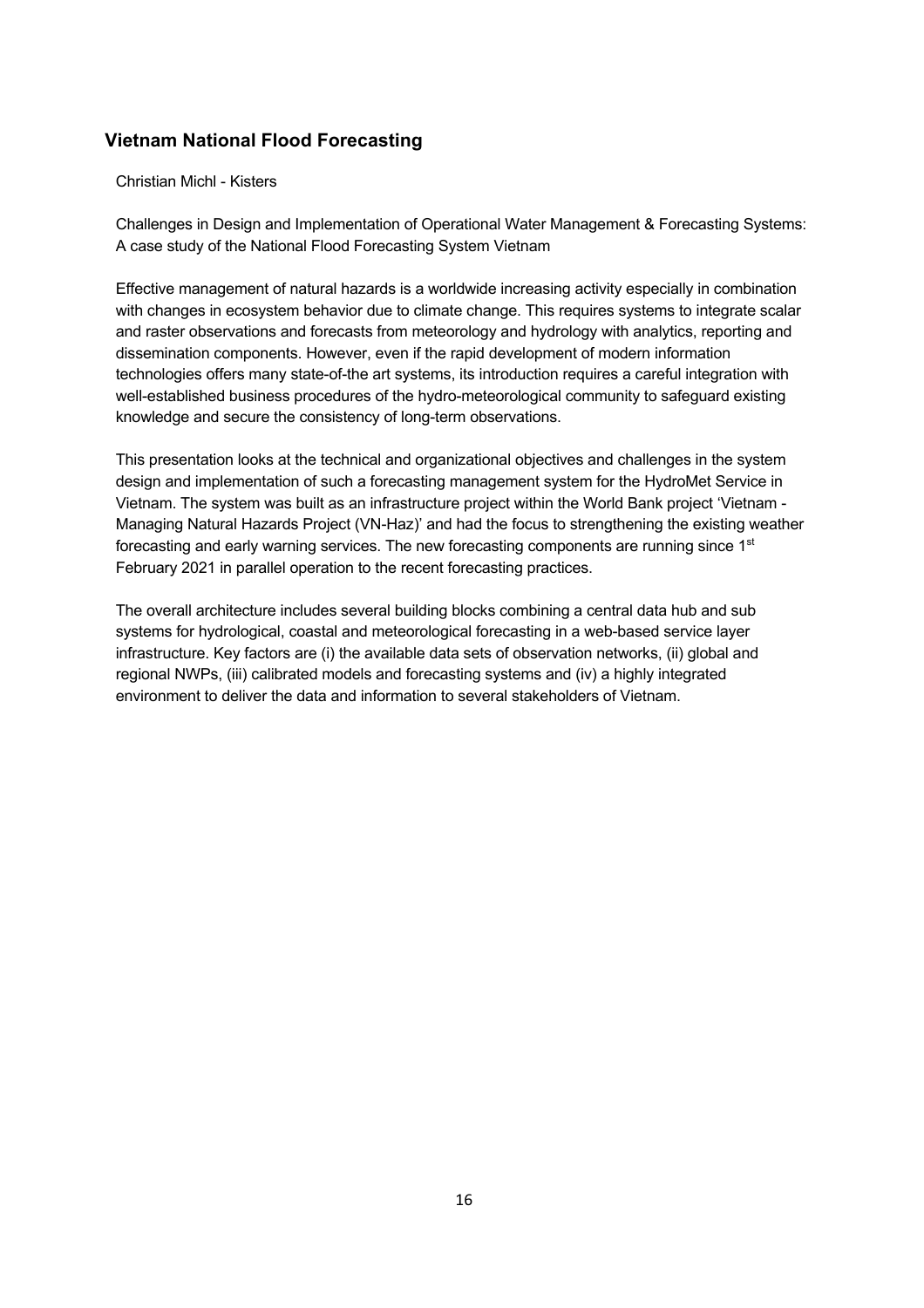## Abstracts – Friday

## **Space Time Image Velocimetry (STIV) use in Southland**

Michael McDonald – Environment Southland

Space Time Image Velocimetry (STIV) is a relatively new method in New Zealand, providing the opportunity to process water surface velocity results from video. Recently COVID-19 and a Southland flooding event in February 2020 have demonstrated the potential of STIV to complement the existing hydrology program. A benefit STIV techniques offer is the ability to remotely capture video at any time without sending staff out into the field, with cameras stationed in the field allowing the remote capture of video. Environment Southland trialed two sites during 2020 and has since installed a small number of fixed cameras. The intention is to use STIV methods to assist establishing new flow ratings for new and existing hydrometric sites, as well as capturing high flow events at sites without access during high flow events.

There have been some challenges and lessons learnt with installing, maintaining and collecting data for image velocimetry purposes. Video to date has been captured either from fixed cameras, handheld cameras or drone footage. Image velocimetry video is then processed in software to give a discharge result when the cross sectional data is applied. A number of image velocimetry videos are collected alongside conventional gauging techniques to compare the image velocimetry result to the gauged flow. These comparisons have resulted in similar flow calculations to date…….

#### **A new AI tool for autonomous underwater weed surveillance**

Jeremy Bulleid - NIWA

#### The problem

Aquatic plants are integral components of freshwater ecosystems. However, when invasive species establish, there are few natural checks and balances to inhibit their growth and spread. Left unchecked, they can degrade water quality, slow water velocity, exacerbate siltation or flooding, and reduce species diversity and abundance, posing a serious threat to freshwater aquatic systems. Dense infestations can severely impact streamflow, drainage (causing flooding), agricultural productivity (impeding water delivery and on-farm irrigation) and hydroelectric power generation.

In the absence of control, these species will have increased impacts on New Zealand's environmental, social and economic values of freshwater resources and further spread is likely.

Early detection of invasive taxa makes the difference between being able to employ feasible offensive strategies (eradication) and retreating to a defensive strategy that usually means an infinite financial commitment. In 2010 the nationwide cost of management was estimated at \$27 M per annum.

Effective management requires surveillance strategies that are operationally efficient and carried out on a national scale by multiple agencies.

#### A solution

As part of NIWAs Freshwater Biosecurity programme for managing incursions of freshwater invasive species, NIWA has developed prototype AI (Artificial Intelligence) invasive weed detection software. This software analyses underwater video, frame-by-frame in real time, to detect submerged invasive species. Given relevant training, the resulting software detector can resolve different species.

Our proposed solution is to build the capability to automatically detect and GPS-map targeted invasive species, in real-time, using underwater video cameras and hydroacoustic systems connected to a proprietary hardware module deployed on surface craft. To increase geographical coverage, these modules could be operated universally by semi-skilled operators utilising fully autonomous or manned surface vessels.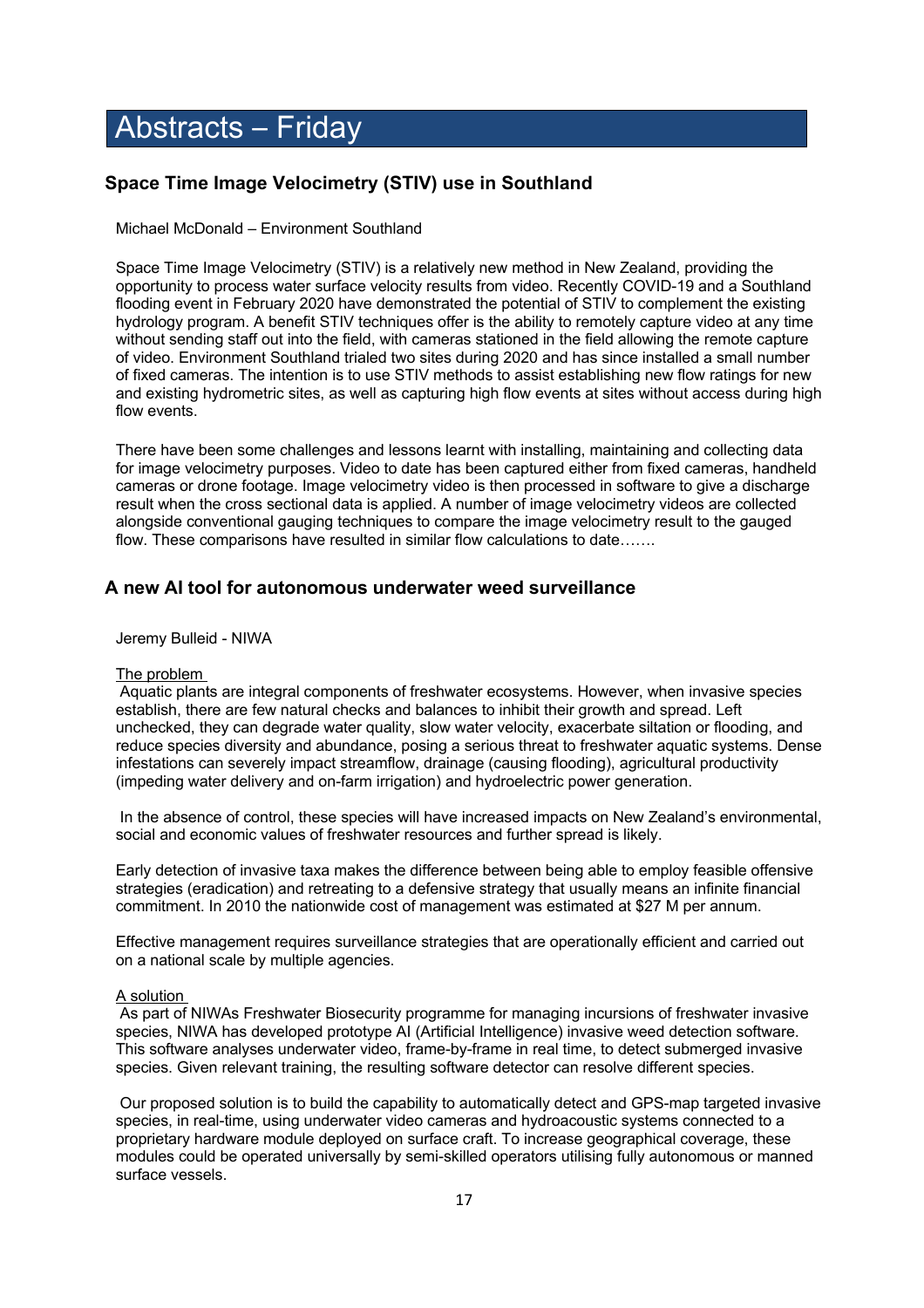Our initial focus is to train the detector to 'recognise' Hornwort, (NZ's worst weed) and Lagarosiphon, both species are 'Unwanted Organisms'. Hornwort is not currently known to be present in the South Island and Lagarosiphon is actively managed.

The prototype system is providing good detection results achieved by post-processing the video taken during experiments and diver surveys in natural waterways.

However, detecting invasive species in water with low visibility, due to the presence of high turbidity/suspended sediment (or low light), using optical detection, is challenging. In these conditions, a hydroacoustic-sensor may be deployed.

Hydro-acoustic images can be more difficult to discern than video imagery and interpretation can be time consuming. Thus, target species identification accuracy, using hydroacoustic images, is currently dependent on the skill-level of the person carrying out a manual analysis.

The prototype AI software has now been tested by post-processing acoustic sonar records. Initial results are encouraging.

#### The presentation

We will:

- Describe the AI detection process;
- Show examples of detections under experimental and *in-situ* conditions;
- Show annotated video outputs;
- Introduce the concept of replicable, standalone, surveillance modules.

#### **Environment Canterbury River Network Tool**

Ben Throssell - Pattle Delamore Partners

The National Policy Statement for Freshwater Management 2020 requires regional councils to assess current pressure on their water bodies via accounting systems. Good organisation of existing data is critical for this. In partnership with ECan, PDP has developed a geospatial tool to assist with the management and sharing of surface water allocation data. The tool integrates planning information from regional plans, geospatial databases, and various algorithms to create a visualisation layer for surface water allocation.

The tool links the river network to a database containing the regional planning rules, attaches relevant allocation rules to the geospatial river layer, and outputs a visual representation of the river network. Upon interrogation of the geospatial layer, the user can identify all allocation blocks that apply and the associated geographic extent. The user also has options to run the tool for a future date, which returns rules for proposed plans, or to run for other limit types and plan statuses (e.g. proposed, notified, operative).

The tool also validates the river network and can trace from a discrete point, either upstream or downstream;, this means the tool could also be used to determine other attributes such as the sum of consented takes for respective river reaches or potential contaminant pathways. The Water Data Programme Team at ECan has been using this tool to maintain river network improvements, and as part of the transformation process between the core river network dataset and river allocation visualisation layer. Along with groundwater allocation zones, this river allocation output links to the Water Allocation Calculator, which provides plan allocation limits, consented allocation, and allocation status in one location.

The tool demonstrates how geospatial technology is an integral part of effective freshwater management.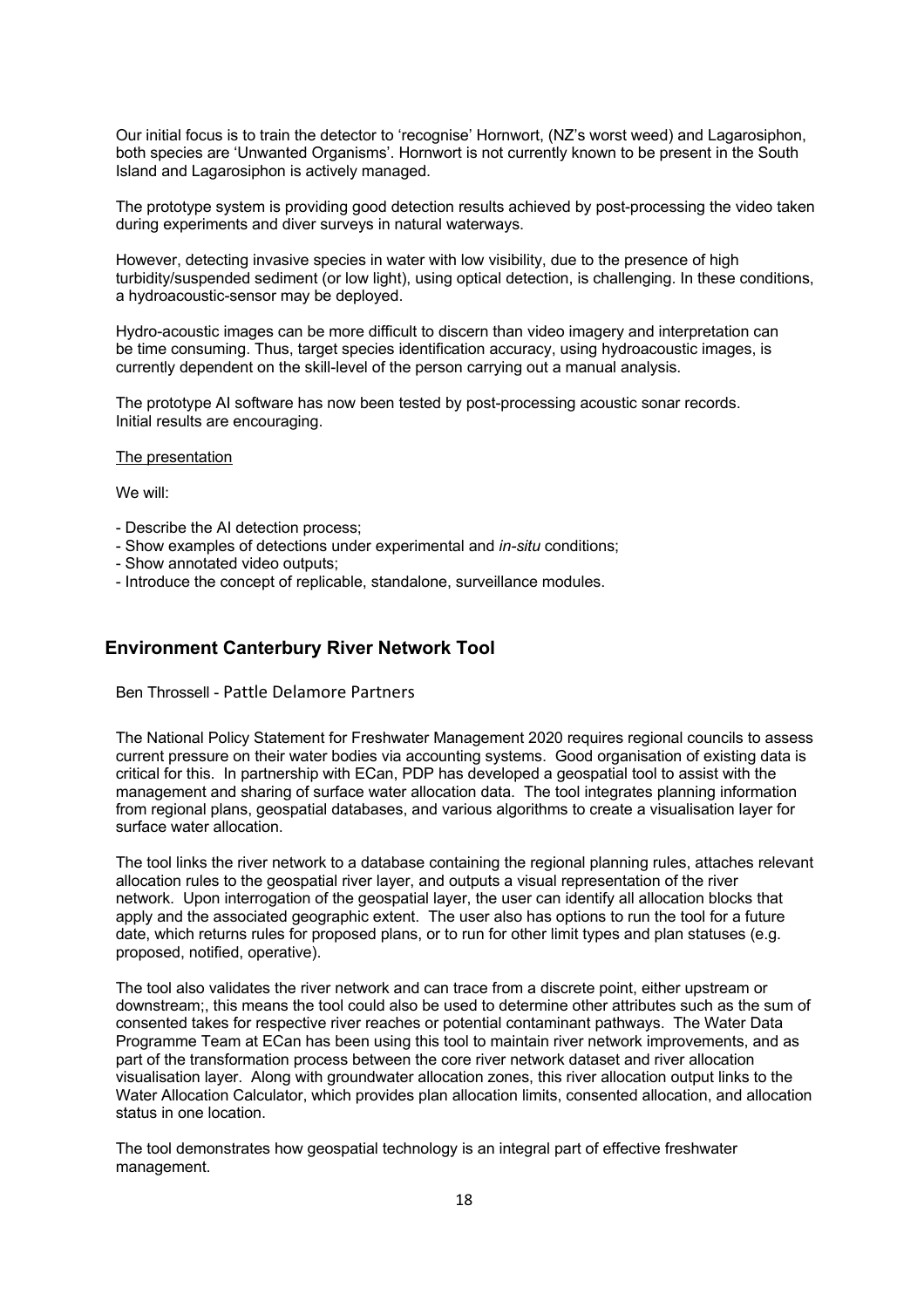#### **Micro purge techniques for Groundwater sampling. A study of techniques, suitability, and standards in New Zealand.**

Dirk van Walt – Van Walt

Recently micro purge methodology has been acknowledged in NEMS standards and many councils are already onboard with this practice. Meanwhile in the world of the environmental consultant this practice has been the bench mark for some time. So why the move? The following presentation covers the advantages and disadvantages of micro purge techniques and why this method has gained considerable respect in recent years.

#### **Evolution of Gas Bubbler & Dry Transducer Sensors for Accurate Water-Level Measurement**

Anastasia Ponomareva – Scott Technical Instruments

#### **Aims**

Bubblers are a non-submersible type of sensor for water-level measurements. They are widely used due to several advantages over other measurement methods. All bubble sensors *accurately* measure the pressure it takes to create a continuous airflow in an airline submerged in water but use different operating principles. New LevelVUEB10 bubbler with display from Campbell Scientific Inc., USA, was designed to meet the requirements of United States Geological Service (USGS); and it reduces the need of regular field maintenance.

Scott Technical Instruments assessed bubblers that use three different operating principles to determine their capabilities to meet *challenges* when deployed in field situations. We compared the *traditional gas bottle system* and commonly used *OTT CBS bubbler* with newest *CSI LevelVUEB10*  method.

#### **Methods**

We investigated different bubbler devices of different ages which represent the "*evolution*" of the technology of dry bubble unit. Conventional is *gas bottle system* with Nitrogen bottle; HS23 gas bubble system; and WL2000 pressure sensor. Commonly used (10 years old) is the *OTT CBS bubbler* which utilises an "on demand" low volume compressor (the pump run continuously during measurements), with an internal pressure sensor and regulator within a compact self-contained enclosure. The newest technology is *Campbell Sci. LevelVUEB10* bubbler system which features heavy duty compressor with internal pressure vessel, pressure sensor, regulator; and automatic purge system. The pump only runs when the pressure vessel needs topping up. All devices output SDI-12 format data. The parameters that are important to remote operations were investigated, including the following: accuracy; temperature dependence; power consumption; site maintenance requirements; and durability. The testing was performed in Scottech's electronic workshop in Hamilton. The reference equipment used for testing included Campbell Sci. CR1000X data acquisition system; Campbell Sci. CH400 smart charging regulator; Paroscientific Model 1000-15D 15psi differential pressure transmitter; Paroscientific Model 6000-16B broadband barometer. Scott Technical experience of forty years with the use of bubbler systems in the field has contributed considerably to this investigation.

#### **Results**

The information obtained in the laboratory setup has expanded our knowledge about three methods beyond the specifications outlined in their operational Manuals. The bubbler dry pressure transducer method is time proven; and accuracy has been relatively good for all tested units. However, each of these types of bubblers have their strengths and weaknesses which will be presented during presentation and will be supported by numerical data. With improvements in technology featured by newest operating principles, additional functionality such as automated purging, and lower power consumption enable *longer durations between site visits*. Solar power supplies and the removal of the requirement to transport gas bottles are now normal practice. Combined with the convenience of a local display, automated purging, and crest stage measurements, all reduce the challenges of